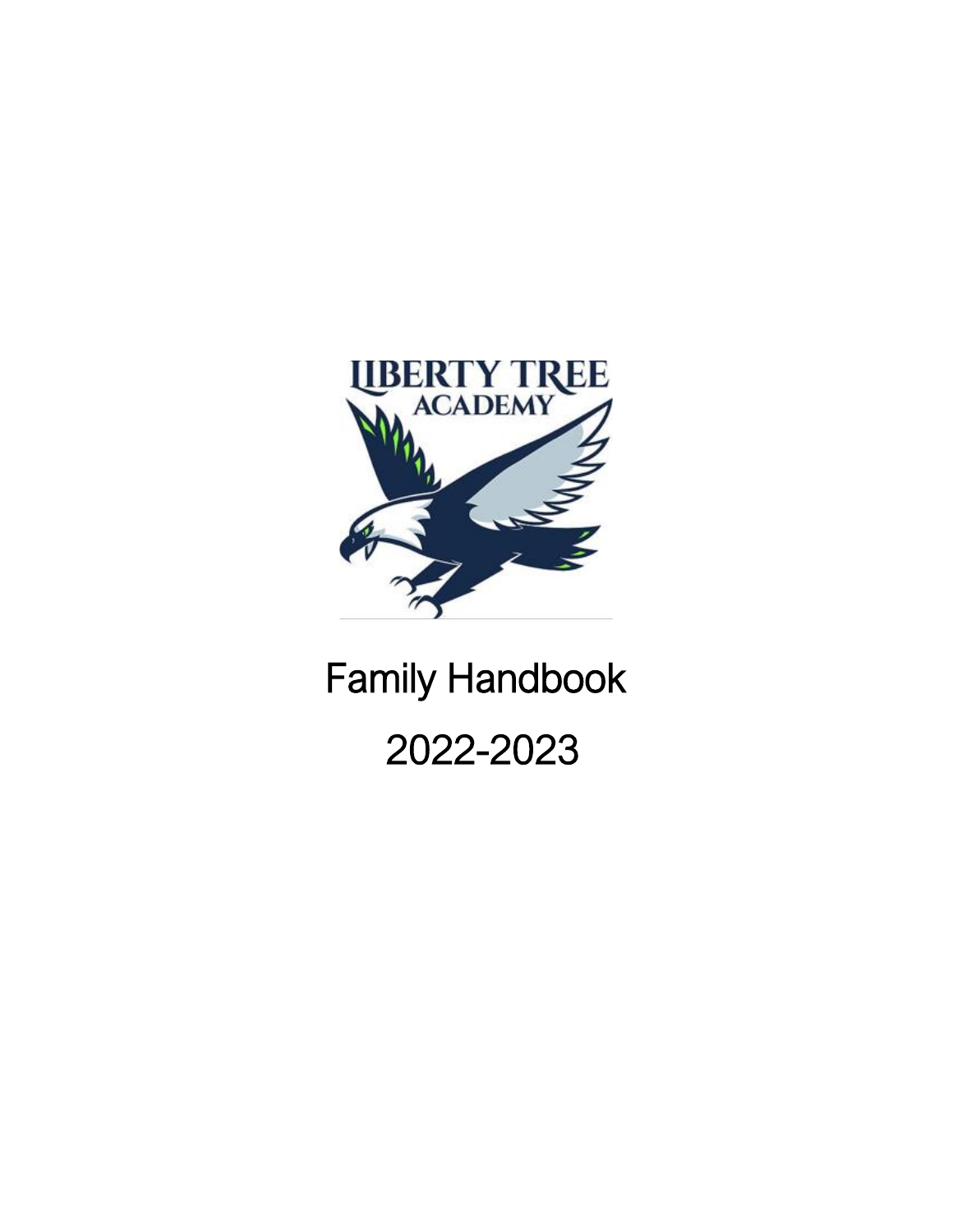# **Table of Contents**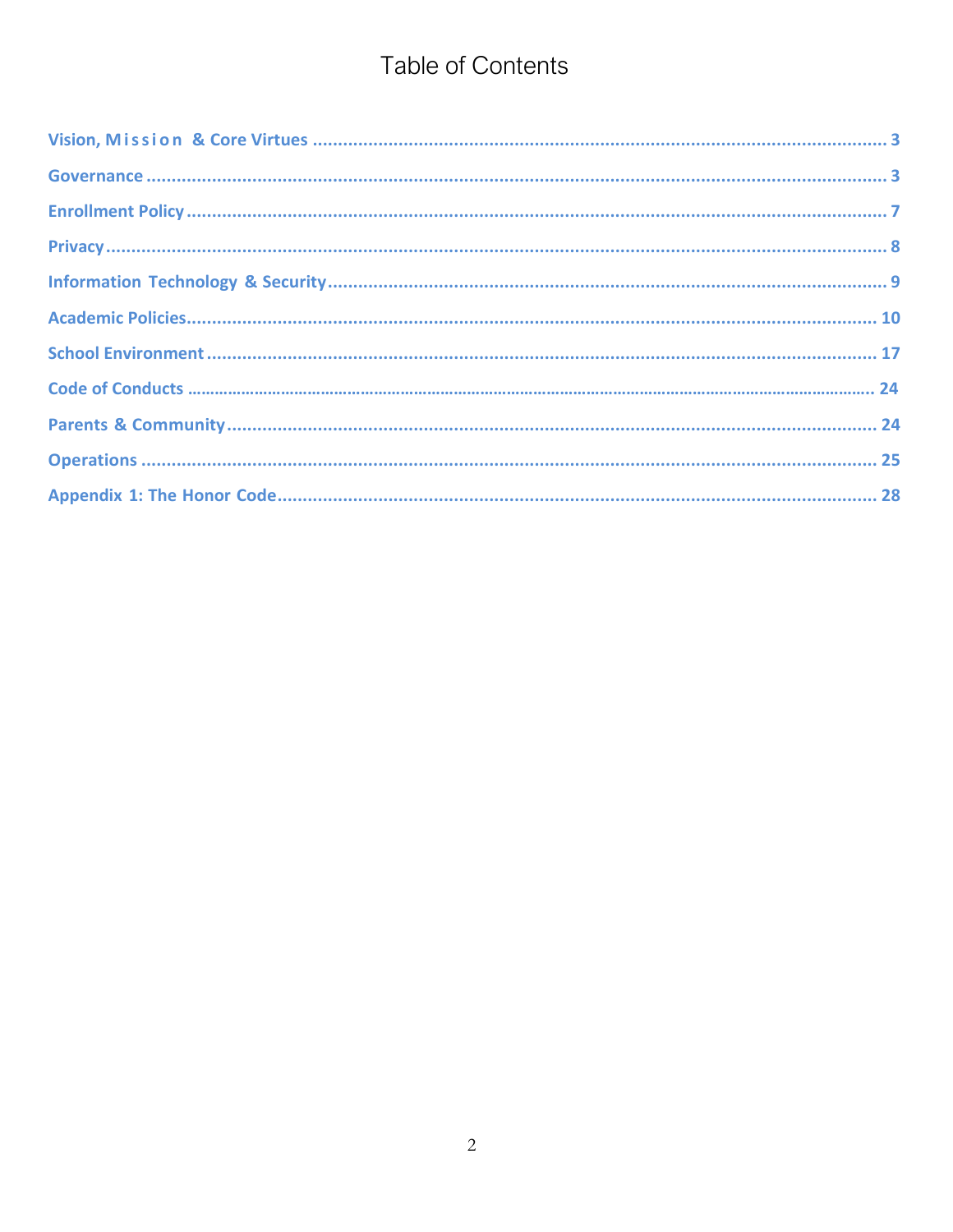#### Vision

Liberty Tree Academy is dedicated to an authentic, traditional American education. To be a community that actively cultivates character in a challenging and engaging learning environment.

#### Mission

Liberty Tree Academy prepares students through a traditional, content-rich education in a disciplined and orderly environment, to be self-governing citizens who are equipped to carry out the vision of our Nation's founders to preserve and perpetuate liberty.

#### Core Virtues

- Courage
- **Courtesy**
- **Truthfulness**
- Prudence
- **Perseverance**

#### **Governance**

#### **Policy G-1.0 Board of Directors**

Liberty Tree Academy (LTA) is governed by its Board of Directors (Board). The Board operates in accordance with its bylaws and using the principles of policy governance. The Board has entered into a charter agreement with Colorado Department of Education and School District 49 (D49). The bylaws and charter agreement shall be available on the school's website, www.ltaeagles.org.

# **Policy G-2.0 Board Responsibilities**

The Board is the governing body of LTA and is responsible for overseeing the effective, faithful execution of the school's mission. Additionally, the Board oversees budgeting and spending, community outreach, charter fidelity, compliance with applicable laws and regulations, and development to support the program. More specific responsibilities of the Board include but are not limited to:

#### Advocacy

Serving as ambassadors for the school by clearly protecting and articulating the school's mission and goals and by garnering support of the community.

#### School Leader Support

- Providing input and feedback to the Principal on campus-specific issues and concerns (e.g., school culture, discipline policy, student recruitment, etc.)
- Supporting the Principal by ensuring that he/she has all that is reasonably necessary to further the goals of the school.

#### Fiscal Accountability

- Participating in the budgeting process each year, providing advice and feedback to the Principal.
- Monitoring the management of financial resources by approving the annual budget and ensuring that proper financial controls are in place.
- Financial reporting by the Treasurer to the Board as required in the bylaws to ensure the Board is "hands-on" as it relates to fiscal controls and responsibility.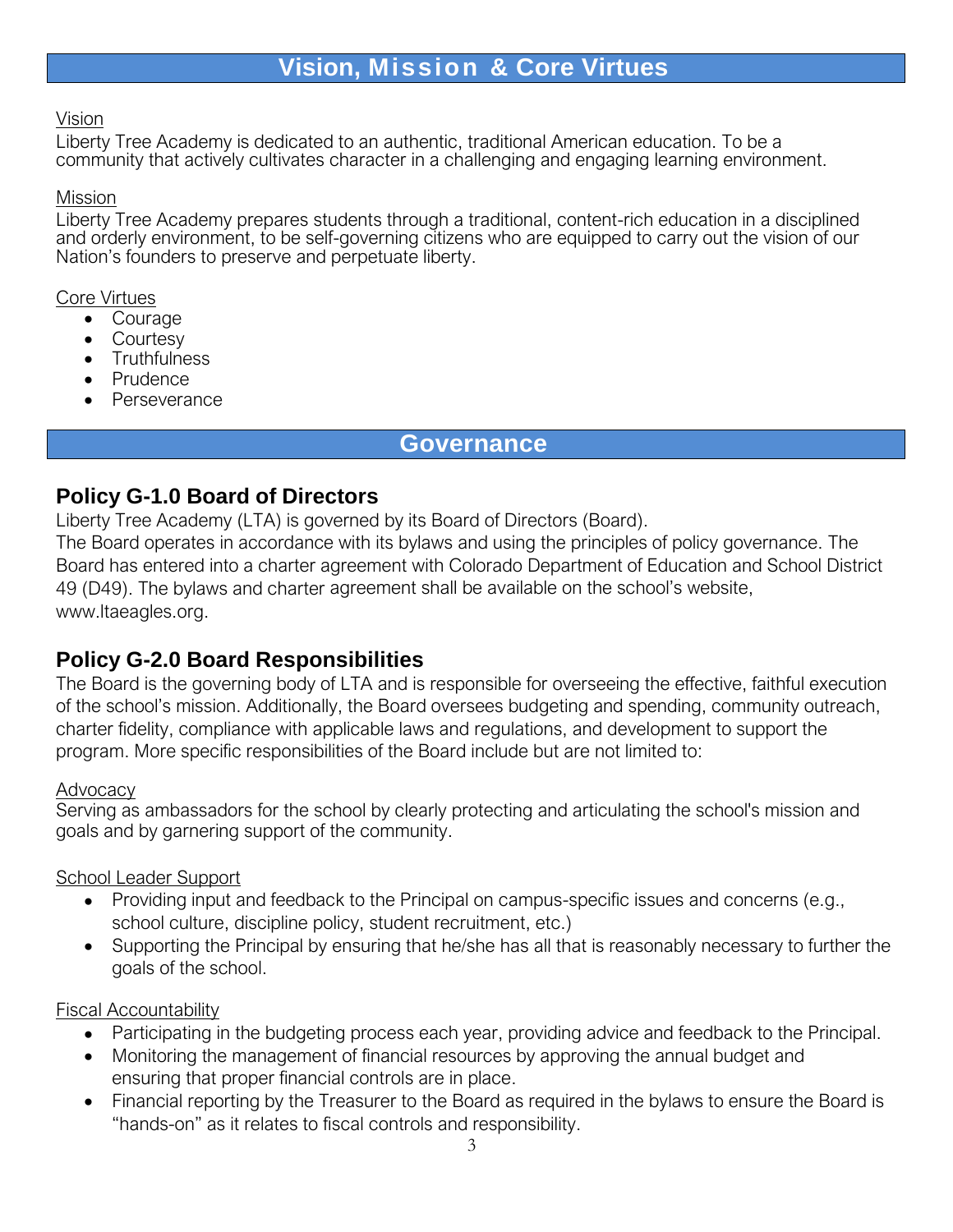Development / Fundraising

• Assuring there are adequate resources for the school to fulfill its mission by raising funds from the local school community.

#### **Compliance**

- Monitoring and ensuring compliance with Colorado Department of Education regulatory statutes and other local, state, and federal laws by regularly reviewing school policies, programs, and practices.
- Reviewing school data against the charter to ensure compliance with the vision, strategies, and objectives identified herein.

#### Other

- Serving as a source for appeals for parent and staff grievances that are unable to be resolved by the Principal.
- Actively recruiting new Board directors and advisory council members.

The Board places responsibility for implementing its policies with the Principal, but the Board remains accountable.

# **Policy G-3.0 Non-Negotiable Core Principles by the LTA Board of Directors**

School Culture

- Employees will model and encourage students to uphold the school's core virtues: courage, courtesy, truthfulness, prudence, and perseverance.
- LTA is an open enrollment school with no enrollment criteria outside of statutory and contractual requirements.
- LTA's educational philosophy requires a small K-12 atmosphere with a closed campus. This conscious choice ensures that all students are known and educated by caring adults.
- The Principal is accountable for the wellbeing of every student. Faculty members personally know each of their students as well as others.
- Students and employees adhere to a dress code.
- Discipline policies are designed to prevent interruption of teaching and learning as well as reinforce the core virtues.
- Classrooms are open for observation at any time by parents.

#### Academics

- Our educational philosophy is expressed in the writings of E. D. Hirsch, Jr., T. O. Moore, and James Kilpatrick's "Why Johnny Can't Tell Right from Wrong."
- Student services provide support to all students with academic and behavioral needs. Interventions utilized to achieve LTA's expectations are targeted and specific to each individual student.
- LTA resists grade inflation and social promotion. Mastery of core subjects always takes priority. Latin is required in the upper school.
- Literacy is taught through an explicit phonics program. Math is taught conceptually. Teachers frequently employ the Socratic method of discussion.
- Standardized tests do not drive the curriculum.

Role of Principal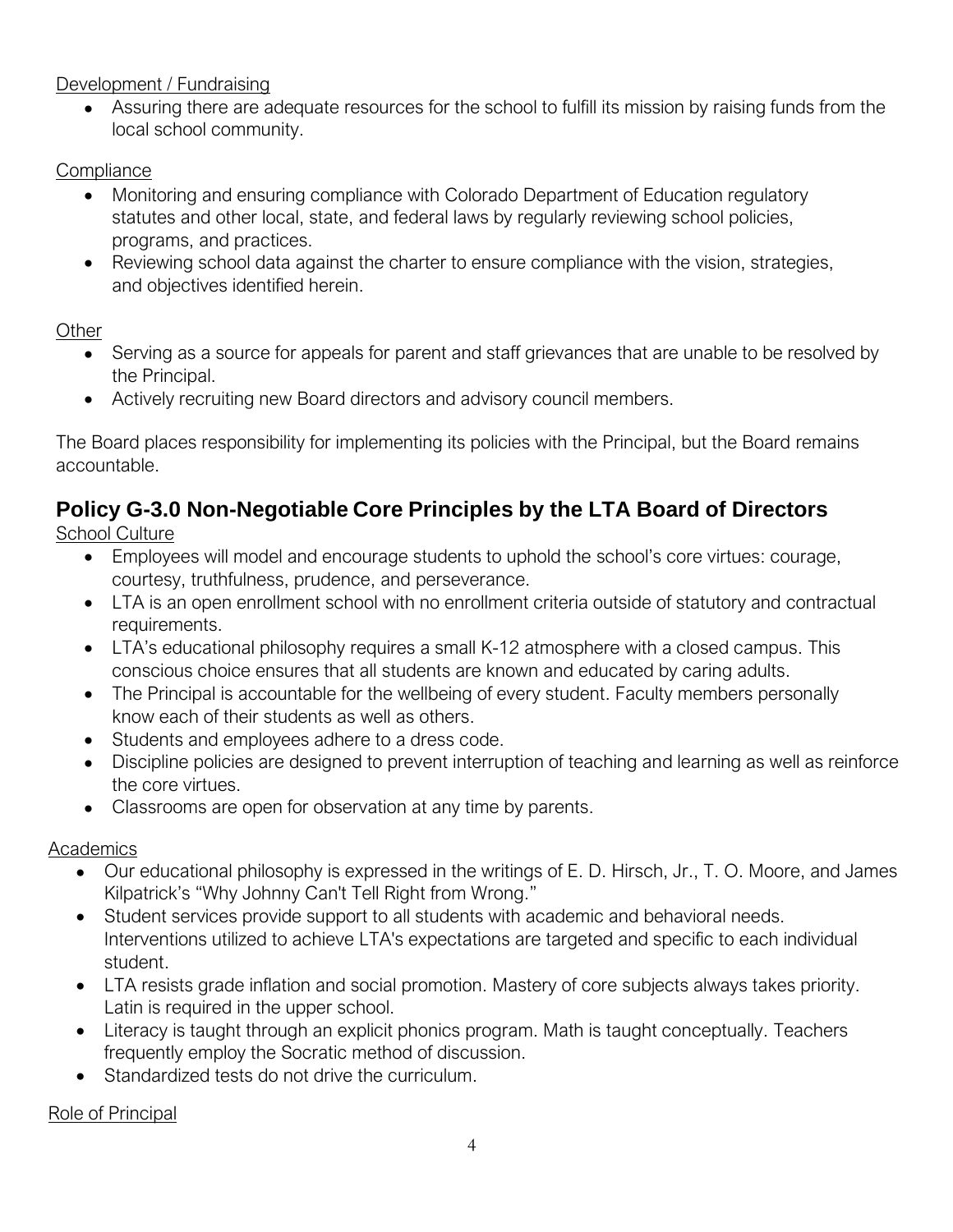- The Principal implements a traditional, classical, liberal arts curriculum.
- The Principal makes final decisions on curriculum, subject to the approval of the Board of Directors.
- The Principal, while chiefly the academic leader, is also responsible for the discipline, moral culture, operations, and financial priorities of the school.

#### Teachers

- The Principal employs teachers based on their mastery of an academic discipline, their ability to convey knowledge to young people, and their capacity to maintain order and decorum in the classroom. Licensure is not a condition of employment, except in the case of Special Education.
- LTA teachers are treated as professionals. Their professional development consists of required training sessions throughout the year, including the beginning and end of each school year, to be coordinated by the Principal.

#### Parents and Students

- Parents' support of the school's academic and moral mission is essential. Parents are encouraged to learn more about the school's philosophy and curriculum, to help support and guide their students.
- To thrive at LTA, students must be polite and attentive in class and have a strong work ethic and willingness to learn.

#### Fiscal Responsibility

• Our budgeting philosophy is conservative. We do not expend funds until we know they are in our possession. When budgeting, priority is given to instructional materials, then faculty salaries, then other areas of the school deemed important by the Administration and the Board.

## **Policy G-4.0 Conflict of Interest Policy**

Board Members will confirm annually that they have no inappropriate conflicts that would preclude them from faithfully serving LTA with fidelity. Board Members shall keep on file and update at least annually the Conflict-of-Interest Disclosure Form as required by the Colorado Department of Education.

## **Policy G-5.0 Adherence to Law**

#### Colorado Open Records Act

The Board shall be subject to Freedom of Information Act (FOIA)/Colorado Open Records Act (CORA).

## **Policy G-6.0 Policy Making**

The Board shall operate according to the policy governance model. The Board shall be solely responsible for adopting, repealing, or amending governance policies for LTA. The Principal shall be solely responsible for reasonably interpreting those policies and executing them. The Principal shall be responsible for maintaining all school-level operating procedures, policies, and manuals.

## **Policy G-7.0 Fundraising**

Fundraising activities must not undermine the mission and philosophy of the school. LTA students will not engage in door-to-door sales of any kind.

#### **Policy G-8.0 Parent Grievances**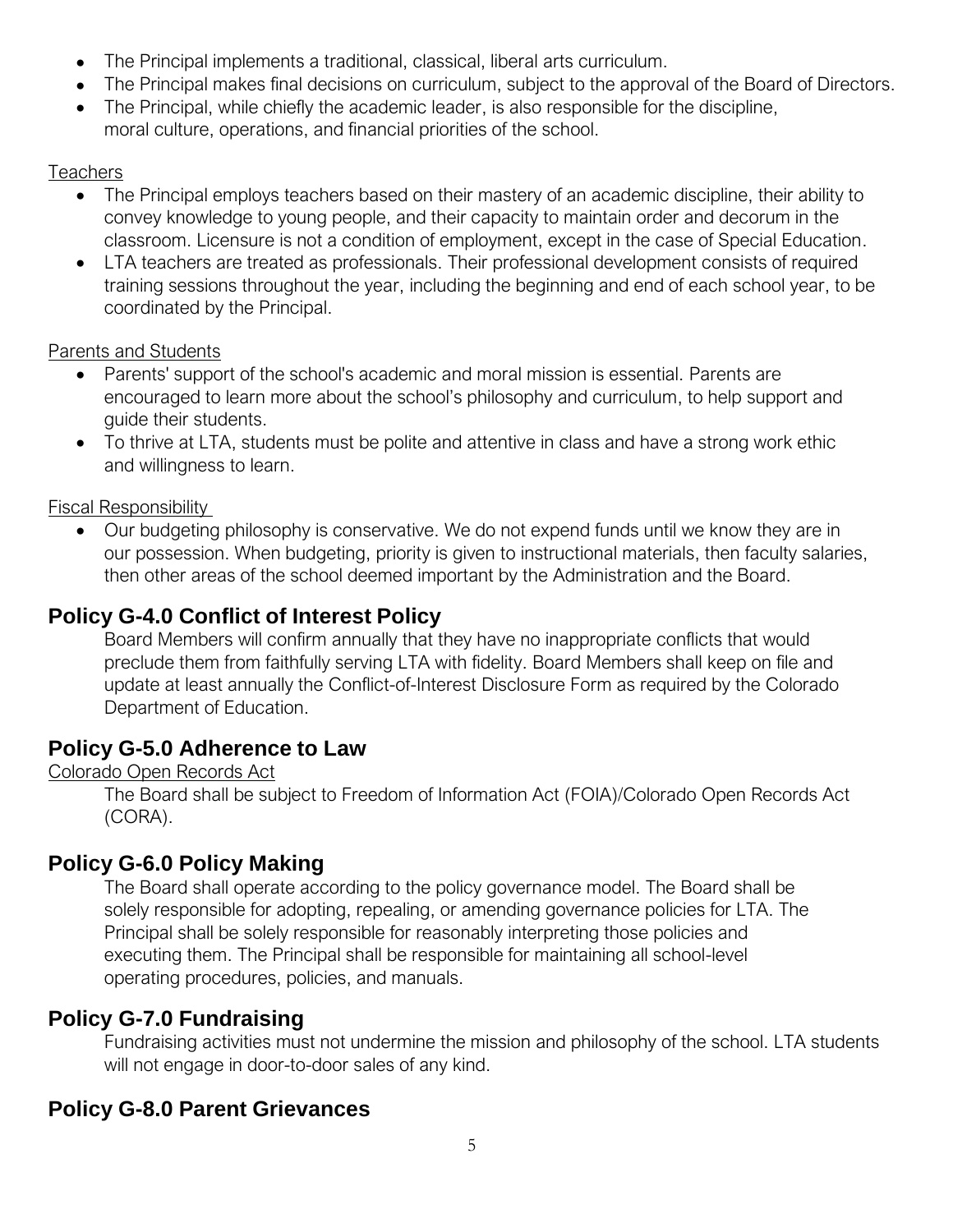#### Grievance Related to the Classroom

- This school firmly believes that adults must be models of good character even in the most difficult situations. Should a parent have a grievance concerning a particular class or the Administration of the school, that grievance should be resolved using the following chain of command. Issues that arise in a particular classroom should always be addressed to the teacher first since the teacher always has more direct knowledge of the student than anyone else.
- The Teacher: Parents should schedule a meeting with the teacher through an email/letter to the teacher. Under no circumstance is it ever acceptable for a parent to confront a teacher about an issue with students present, including his/her own.
- The Board: If the grievance cannot be resolved with the Principal, the parent should refer the matter to the Board. Parental concerns and grievances may also be raised during the community comments portion of the Board of Directors meeting. The concern or grievance must be submitted in writing, and no more than two minutes will be granted. Grievances or discussions involving specific personnel will not be entertained at a public meeting. It is recommended that the concern or grievance be addressed in one of the aforementioned steps before using this option.

#### Grievance Related to an Administrator

Grievances regarding an administrator should be directed to the individual first, then in writing to the President of the LTA Board.

#### Importance of Following the Chain of Command

The practice of following the chain of command in communications with the school on matters concerning particular students encompasses far more than grievances. It refers to parents' communication of any kind that seeks or requires an action on the part of the school regarding their students. LTA understands that parents will have questions, opinions, and comments that need to be expressed concerning their children's education. Such communication can be very helpful to the running of the school. Our preference is that such communication be expressed initially to the teacher or teachers of the child. If further communication is warranted, the parent should consult the appropriate administrator (or Principal), according to whether the matter concerns discipline or academics. If further communication is warranted after seeing an administrator, then the parent should refer the matter to the President of the LTA Board, as needed. The Board is not the first point of contact and therefore will refer communications that seek response or action to the appropriate members of the administration.

The reason for this chain of command is that the teacher invariably has the most direct knowledge of the child and can usually do more to remedy or ameliorate a situation than can an administrator or Board Member. We understand that some parents are "conflict averse" and do not want to bring up a potentially difficult issue with a teacher. Nonetheless, the teachers are eager to help each child in whatever way possible.

Some situations, admittedly, seem by their very nature to warrant a discussion with the Principal initially. For example, parents may have questions or concerns about the overall homework load or a particular way of teaching, such as the Socratic method. As a result, it is easier and more expedient to speak to the Principal first. In these cases, however, it is always better for the parent to have as much specific information as possible so the Principal can act on that information. General comments such as "Liberty Tree is really hard" may be true but cannot be acted on as effectively as specific comments about the nature of the coursework or the teaching.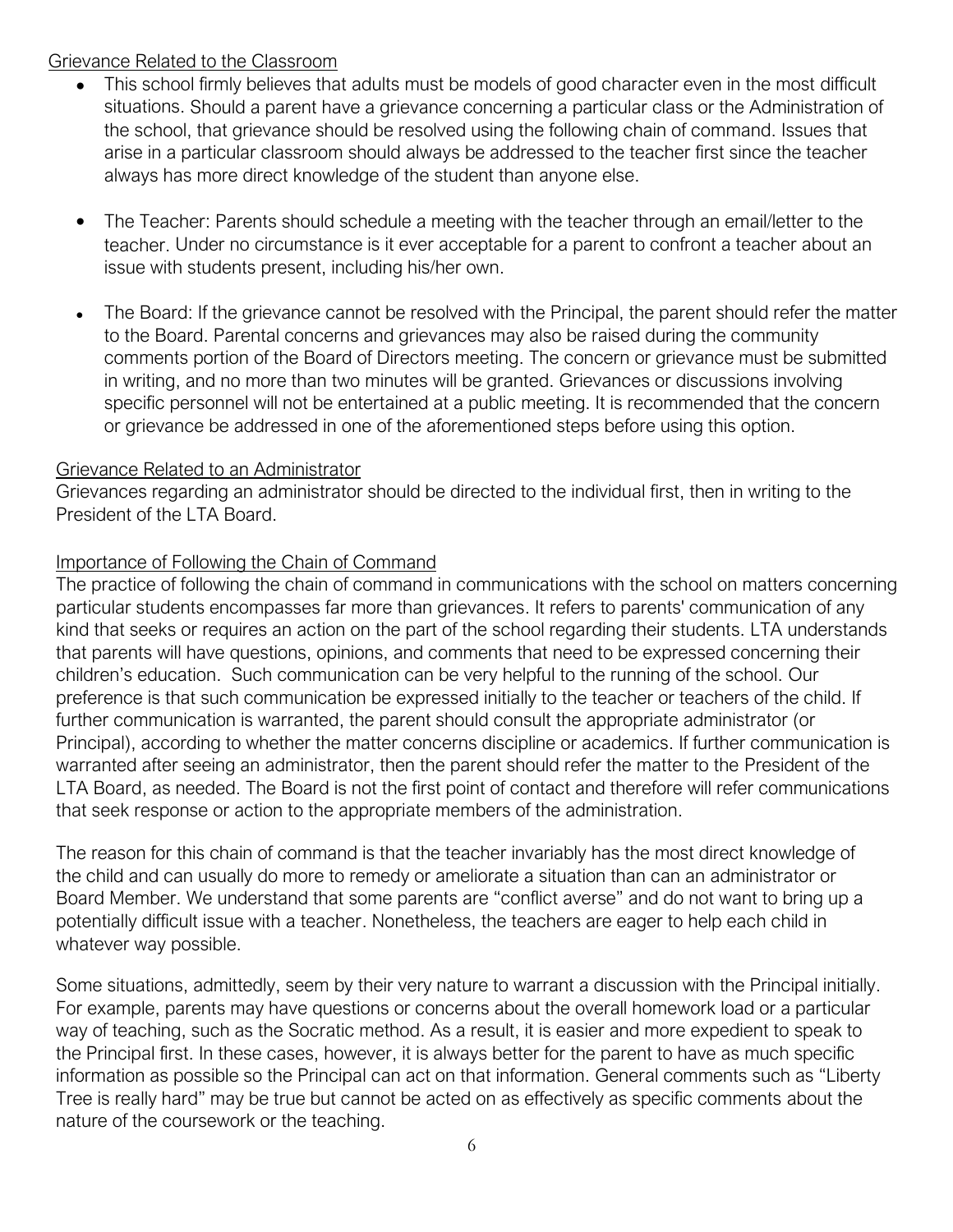# **Enrollment Policy**

#### **Policy EP-1.0 General**

In accordance with the Charter Agreement, for the 2022-2023 school year, LTA will enroll approximately 58 students per grade in Kindergarten through 12th grade.

Space permitting, any student is eligible to apply. LTA will not discriminate on the basis of race, color, ethnic background, national origin, gender, disability, or age.

In accordance with LTA's charter, LTA grants enrollment preference to the siblings of currently enrolled students, to the children of LTA Founders and current Board members, and to the children of full-time employees.

The Principal or his/her designee will determine, based upon the total number of students currently enrolled, how many enrollment openings are available for each grade level. Class size may be approximately 25-29 students per class with two classes per grade, totaling 50-58 students per grade. Classes may be over-enrolled by two students per class to account for natural attrition.

## **Policy EP-2.0 Admissions during the Current School Year**

The school will maintain a public waitlist for each grade, as required. If the Principal chooses to fill a vacant seat, he/she will draw from the first name on the waitlist, moving down the waitlist until the position is filled. If there is no waitlist, vacant seats will be filled on a first-come, first-served basis. The waitlist is not carried over to subsequent years. No vacant seats will be filled after October Count Day.

### **Policy EP-3.0 Enrollment for the 2022-23 School Year**

Interested families will complete an online or hardcopy Intent to Enroll form for students who will be in Kindergarten through 12th grade. The enrollment process will

- A. fill a new grade of Kindergarten students, and
- B. position students to take seats that may become available in 1st grade and above.

To the extent that demand exceeds the number of available seats for any given grade, the Administration will conduct a public, system-generated, grade-level lottery. The public lottery will take place on the third Tuesday of each February. After all seats are filled by the lottery, the remainder students will be placed on a waitlist according to their time stamp of application. The school will use the waitlist to offer available seats to students on a grade-by-grade basis as they become available.

#### **Policy EP-4.0 Enrollment of Expelled Students**

Students expelled from another school will be admitted to LTA at the discretion of the Principal. The Principal will admit students who are being processed for expulsion and/or suspension on a case-bycase basis. In general, students facing suspension and/or expulsion for discipline problems related to drugs, alcohol, or violent behavior will not be admitted.

#### **Policy EP-5.0 Grade Level Placement of Newly Enrolled Students**

For students to thrive in school, they must master the fundamentals. The grade level placement policy is designed to promote educational excellence and fairness by placing students at the most appropriate level for instruction. If students new to the school are found to be reading more than one grade level behind their existing peer group, they may be required to enroll in the grade level deemed appropriate by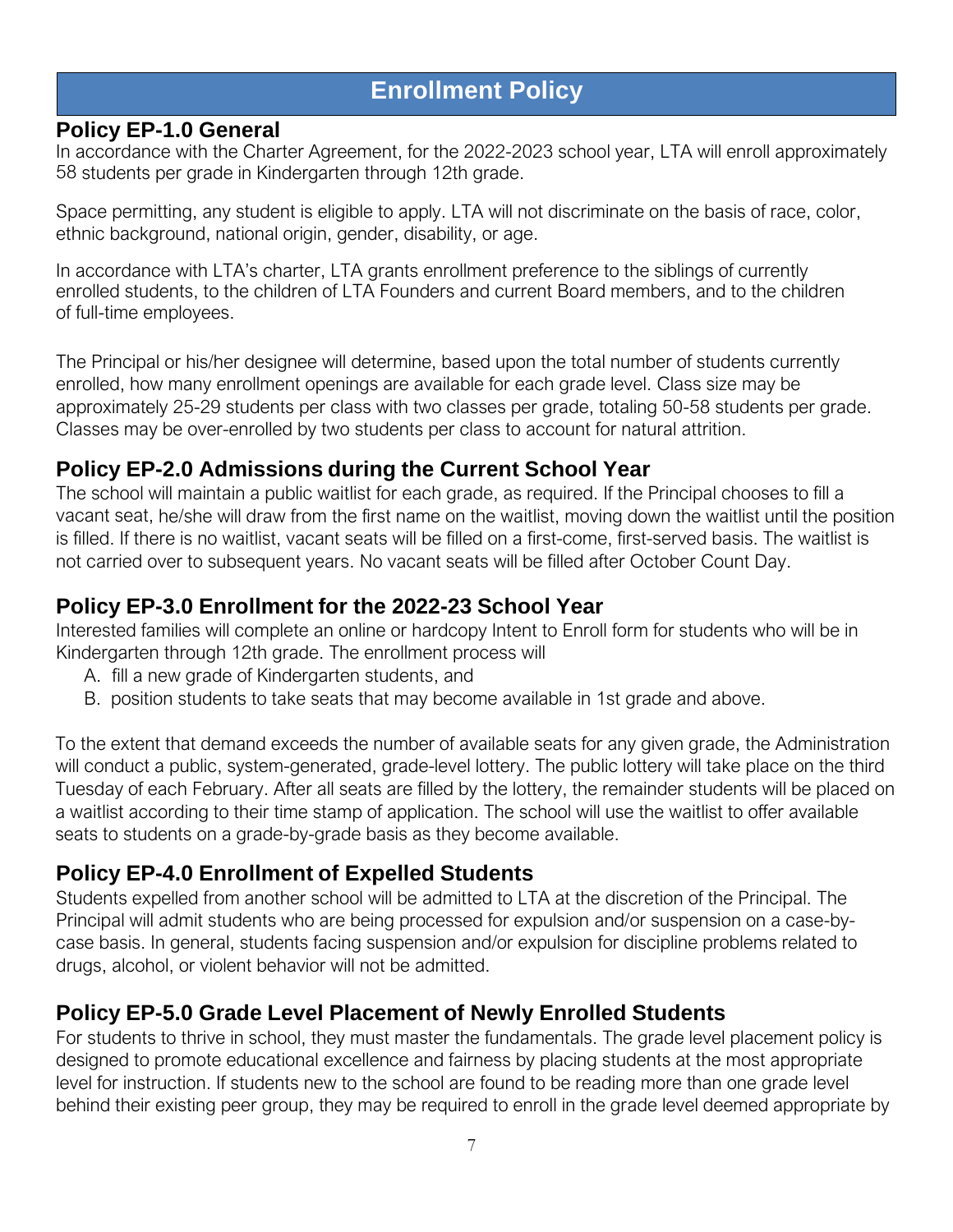the teacher and the Principal. If the parent insists that the student be placed at a grade level higher than the one recommended, a signed document about this choice will become part of the student's permanent file.

## **Policy EP-6.0 Re-Admittance**

Students who have left the school due to retention in a grade and later choose to re-enroll will be readmitted (assuming the student is otherwise in line for the next available seat) based on the retention, not on the record from another school.

# **Privacy**

# **Policy P-1.0 Family Educational Rights Privacy Act (FERPA)**

The Family Educational Rights and Privacy Act (FERPA) affords parents and students over 18 years of age certain rights with respect to the student's education records. These rights are:

- The right to inspect and review the student's education records within 45 days of the day the school receives the request for access. Parents or eligible students should submit to the school principal or appropriate school official a written request that identifies the record(s) they wish to inspect. The school official will make arrangements for access and notify the parent or eligible student of the time and place where the records may be inspected.
- The right to request the amendment of the student's education records that the parent or eligible student believes is inaccurate or misleading. Parents or eligible student may ask the school to amend records that they believe are inaccurate or misleading. They should write the school principal or appropriate official; clearly identify the part of the record they want changed and specify why it is inaccurate or misleading. If the school decides not to amend the record as requested by the parent or eligible student, the school will notify the parent or eligible student of the decision and advise them of their right to a hearing regarding the request for amendment. Additional information regarding the hearing procedures will be provided to the parent or eligible student when notified of the right to a hearing.
- The right to consent to disclosures of personally identifiable information contained in the student's education records, except to the extent that FERPA authorizes disclosure without consent. One exception, which permits disclosure without consent, is disclosure to school officials with legitimate educational interests. A school official is a person employed by the school as an administrator, supervisor, instructor, or support staff member (including health or medical staff and law enforcement unit personnel); a person serving on the school board; a person or company with whom the school has contracted to perform a special task (such as an attorney, auditor, medical consultant, or therapist); or a parent or student serving on an official committee, such as a disciplinary or grievance committee, or assisting another school official in performing his or her tasks. A school official has a legitimate educational interest if the official needs to review an education record in order to fulfill his or her professional responsibility. Upon request, the school discloses education records without consent to officials of another school district in which a student seeks or intends to enroll.
- The right to file a complaint with the U.S. Department of Education concerning alleged failures by the school to comply with FERPA. The name and address of the office that administers FERPA are: Family Policy Compliance Office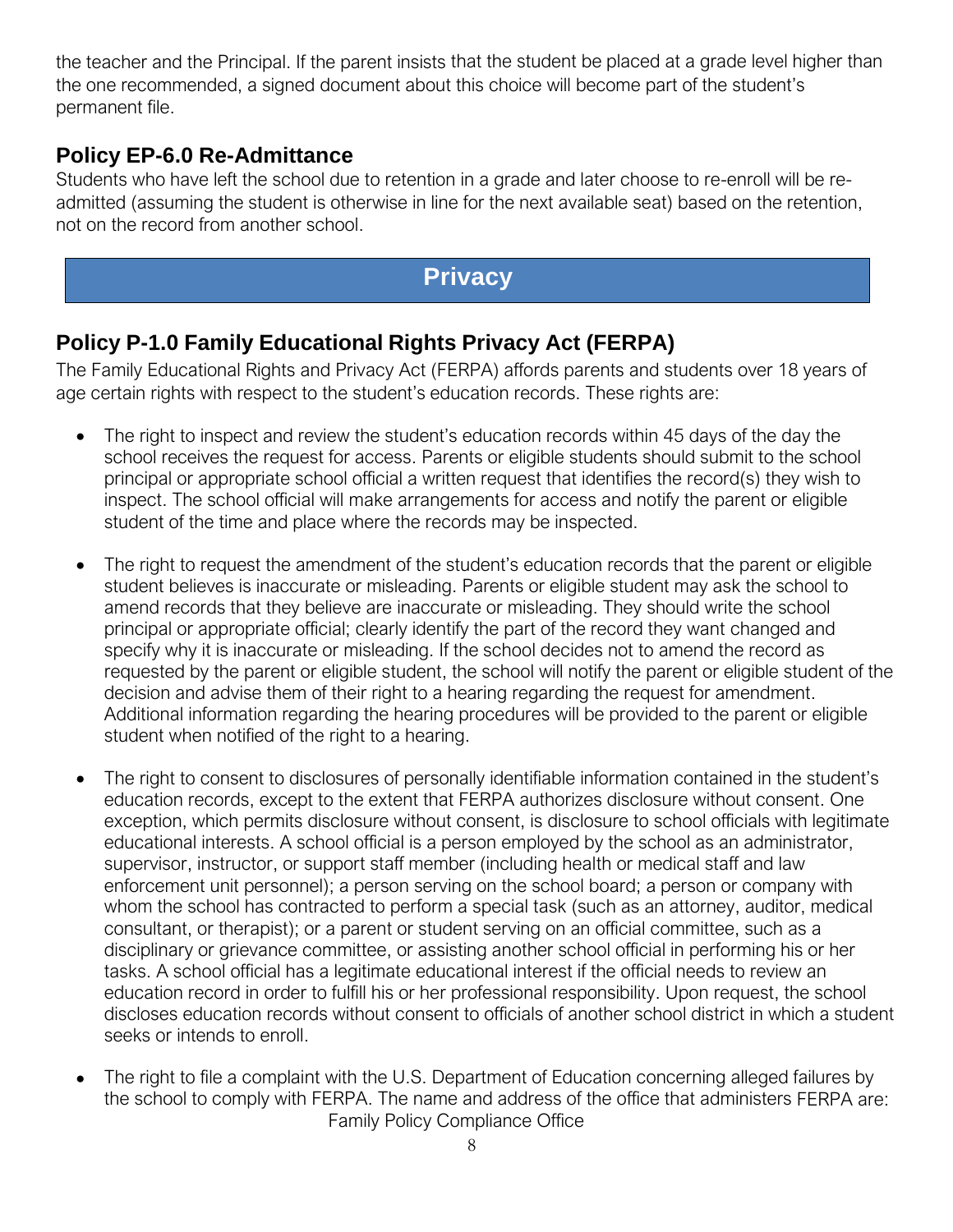U.S. Department of Education 400 Maryland Avenue, SW Washington, DC 20202-4605

#### **Policy P-2.0 Personally Identifiable Information (PII) Policy**

PII is defined as a person's name in association with any information that can be used to distinguish or trace an individual's identity, such as social security number, date of birth, place of birth, mother's maiden name, driver's license number, passport number, or any biometric, medical, educational, financial, or employment records. It is the policy of LTA that PII shall not be sent in a plain text, email, or other unencrypted means. In general, PII should not be disseminated electronically. If electronic transmittal is unavoidable, then PII must be encrypted. Acceptable means of encryption include password-protected files from versions of Excel, WinZip, and Adobe Acrobat (2010 or newer). The IT Director will determine whether an encryption method is suitable or not. Physical PII (e.g., paper copies of records) must be kept in secure locations (locked file drawers in lockable rooms), and access to these records must be limited to authorized individuals only in connection with official, school-related duties.

#### **Policy P-3.0 Student Information Release**

School Directory information, including the student's full name, address, and telephone number, will not be released without parental consent. Authorization for inclusion in the directory is on the enrollment form.

Students' names, participation in officially recognized activities and sports, weight and height of members of athletic teams, dates of attendance, awards received, and other similar information may be released without parental consent unless the parent notifies the school. In addition, classroom activities and events sponsored by schools occasionally are photographed or videotaped by representatives of the news media for publication in newspapers or broadcast on television. If for any reason parents/guardians do not wish to have their student(s) photographed or video-taped for these purposes, the parents/guardians must notify the school in writing.

Student names will not be listed with their pictures on the school website or in LTA advertising publications. The newspaper may list student(s) names with a photo only with parent/guardian signed consent.

No identifying information regarding a student will be given via any avenue of communication without parent permission, unless required by law.

# **Information Technology & Security**

The school takes precautions to protect family information. When families submit sensitive information via the website, that information is protected both online and offline.

When LTA collects sensitive information (such as birthdates, addresses, credit card data), the information is encrypted and transmitted to in a secure way. Families can verify this by looking for a closed lock icon at the bottom of their web browser or by looking for "https" at the beginning of the address of the web page.

While LTA uses encryption to protect sensitive information transmitted online, the school also protects family information offline. Only employees who need the information to perform a specific job are granted access to personally identifiable information. Computers that store personally identifiable information are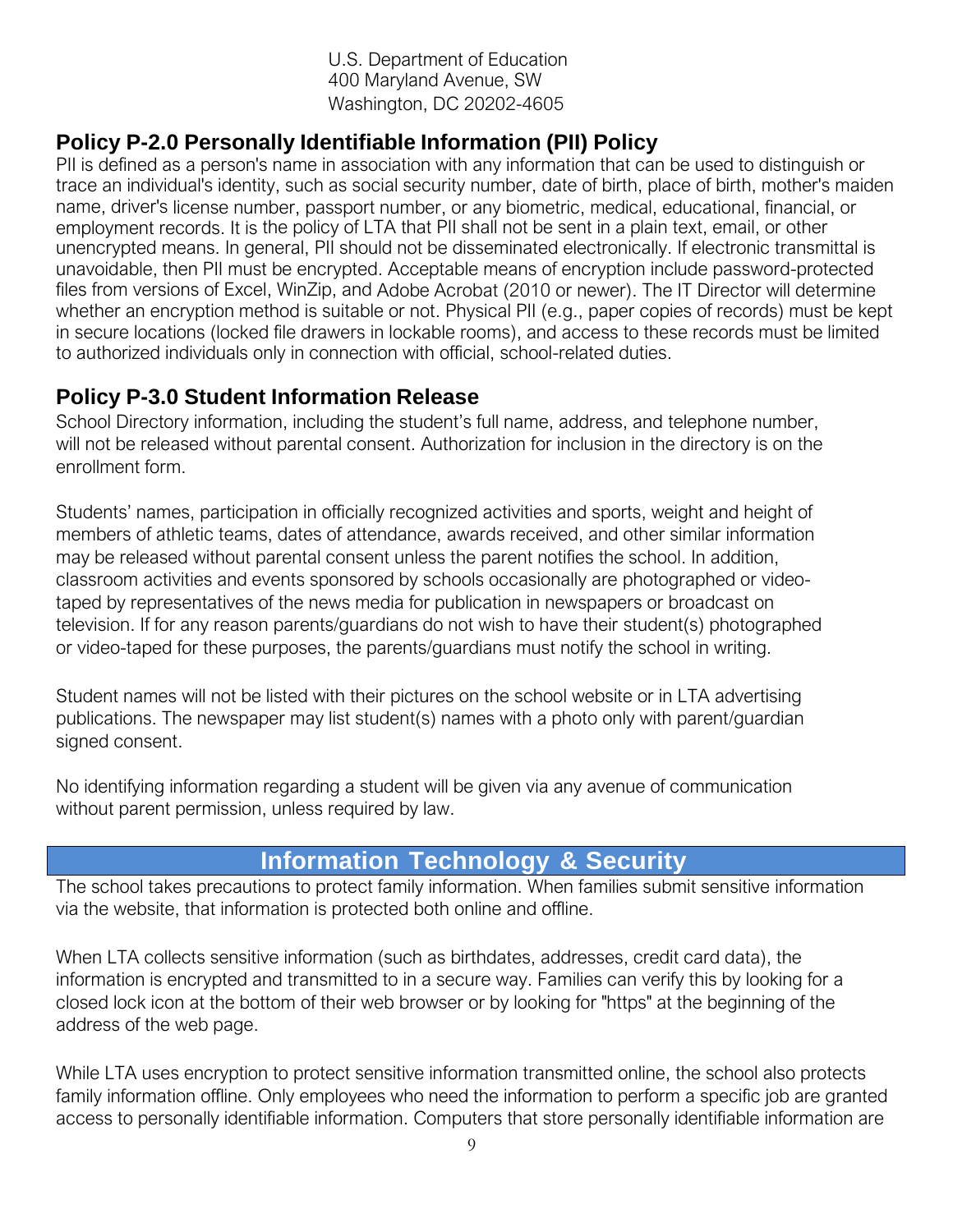kept in a secure environment.

# **Academic Policies**

## **Policy AP-1.0 Educational Priorities**

The Board desires that all students receive a traditional liberal arts education. To that end, the Board has determined the following educational priorities:

- Basic cognitive skills and academic fundamentals: reading/writing/mathematics;
- Core subjects: English language and literature; history, geography, and government; physical and biological sciences; mathematics;
- Other classical subjects: music; art; Latin;
- Auxiliary subjects: foreign languages, physical education, performing arts, other social sciences; and Extracurricular activities as defined by the Principal.

The curriculum will follow the Core Knowledge Sequence. Occasionally, the School will diverge from the Core Knowledge Sequence in order to raise the standards in teaching a particular skill or subject. The Board and Principal will determine these instances. The Principal will ensure that all skill areas in the Core Knowledge Sequence are taught.

Teachers must develop their courses under the direction of the Principal, who is the chief academic leader and accountable to the Board.

## **Policy AP-2.0 Homework & Classwork**

Homework is a fundamental part of our general academic program. It prepares students for high school, higher education, and for entry into the work force upon graduation. It also helps develop a strong work ethic and habits of organization. The immediate educational purposes of homework are to:

- reinforce skills, concepts, and knowledge learned in class;
- develop good skills and habits of study;
- practice skills and reinforce knowledge in ways that are not readily accomplished in the classroom;
- work on assignments, such as the writing of papers, and prepare for exams that require a great deal of sustained, individual attention;
- prepare for the following day's work so that the most can be made of class time; and
- inform parents of what is being taught in the classroom.

In addition to regular classroom assignments, LTA would like each younger child to read, or be read to, at least three times per week, but preferably every day. As cited in "A Nation at Risk," "the single most important factor for determining whether children will go to college is being read to as a child." Going to college is not necessarily a goal for everyone but becoming a thoughtful reader should be if one hopes to be knowledgeable, wise, insightful, and competitive throughout one's lifetime. At LTA, we believe that becoming a competent reader is critical to being a good student and the first step to being able to explore the world. Reading to a child encourages the child's growth and elevates and informs conversation within the family. In the upper grades, the extra reading time (roughly half an hour) allows for the increasing length of great works of literature.

The expected homework for each grade is as follows: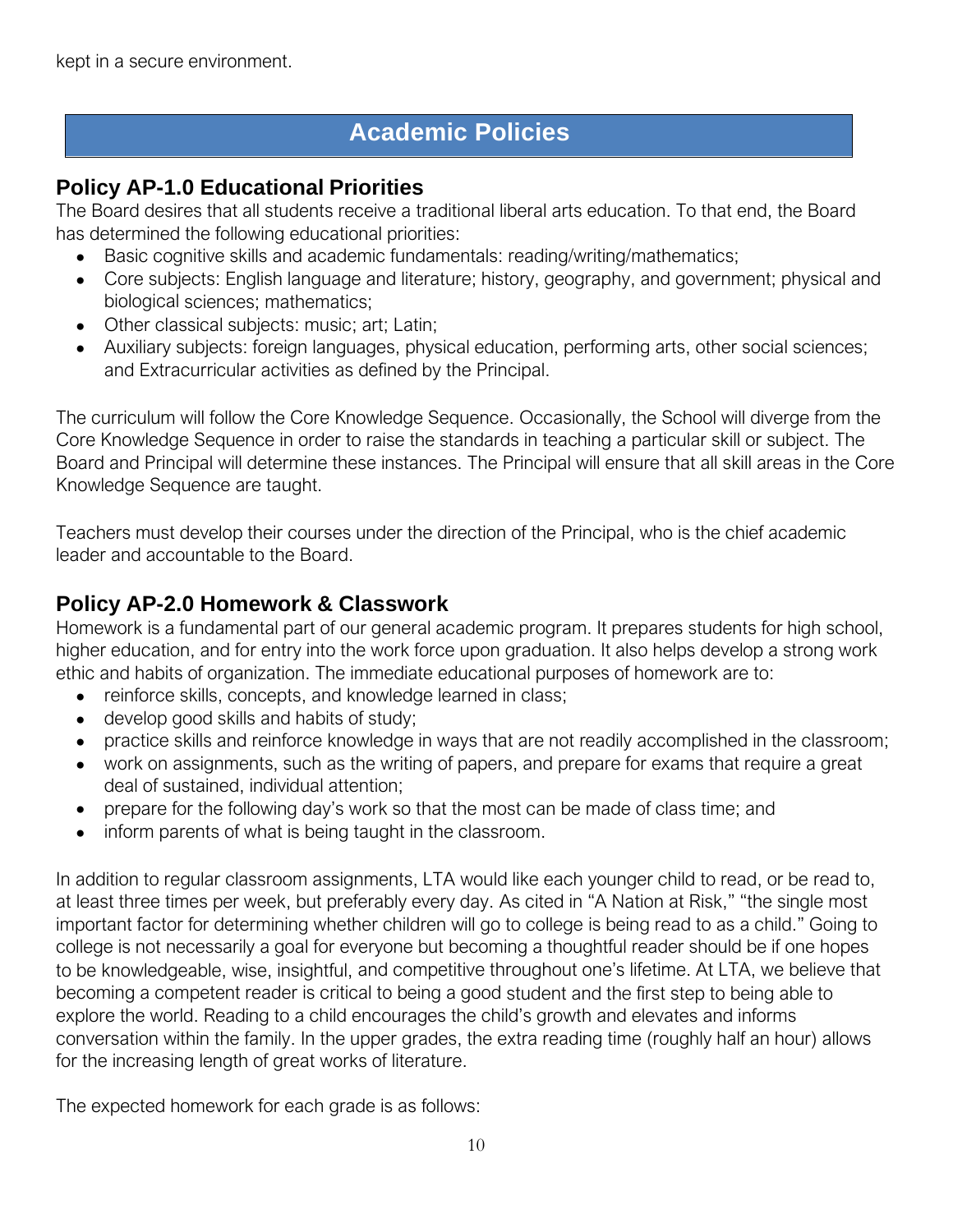Kindergarten: 10 minutes, plus family reading time 1st grade: 10 minutes, plus family reading time 2nd grade: 20 minutes, plus reading time 3rd grade: 30 minutes, plus reading time 4th grade: 40 minutes, plus reading time 5th grade: 50 minutes, plus reading time 6th grade: 60 minutes, plus reading time 7th grade: 70 minutes, plus reading time 8th grade: 80 minutes, plus reading time 9<sup>th</sup> grade: 90 minutes, plus reading time 10<sup>th</sup> grade: 90 minutes, plus reading time 11<sup>th</sup> grade: 90 minutes, plus reading time 12<sup>th</sup> grade: 120 minutes, plus reading time

The designated times serve as guidelines and may vary depending on the work assigned on a given day, the schedule, the student's organizational skills and study habits, the varying abilities of the student, and the nature of the assignments. Students are expected to learn how to use their time effectively to complete the required work at each grade level. Parents are expected to support their children in this endeavor. Advanced or honors classes may require additional homework time. It is generally understood that writing papers and studying for exams take more time than regular classroom assignments. For that reason, the end of a term does result in a peak in the homework load. Nonetheless, teachers will make every effort to give assignments well in advance, and students will be encouraged to work on those longer assignments steadily, so that students are able to manage their homework along with other activities and get adequate sleep. In the upper school, students will often have the opportunity to take a study hall, thus reducing the amount of time at home that must be devoted to homework.

For poor or incomplete work, teachers may require students to redo an assignment. Whether such work is given any credit is left to the discretion of the teacher. Students are expected to complete all homework.

All homework is to be turned in on time. Homework not turned in on time will earn ½ credit for one day late, and zero credit for two days late for grades K-6. For grades 7-12, homework turned in late will receive zero credit. Homework that is late must still be completed, even if no credit is earned, in order to achieve mastery. One of the responsibilities of homework is to teach students responsibility and accountability. To accomplish this, and to ensure students do not fall behind on their schoolwork, it is essential that students complete their work on time.

# **Policy AP-3.0 Grading Policy**

Grading is not the be-all and end-all of education. If anything, some students put more emphasis on grades than their teachers do. The grade a student receives in a class is subordinate to the knowledge the student acquires. Still, grades are a useful tool to evaluate the extent to which a student has mastered a particular subject. Therefore, grades will be assigned in all classes and subjects. LTA will assign grades to accurately reflect the range between true mastery and insufficient knowledge of a subject. Grade inflation will be discouraged. In relation to the student's performance, the following letter grades have these meanings:

A Mastery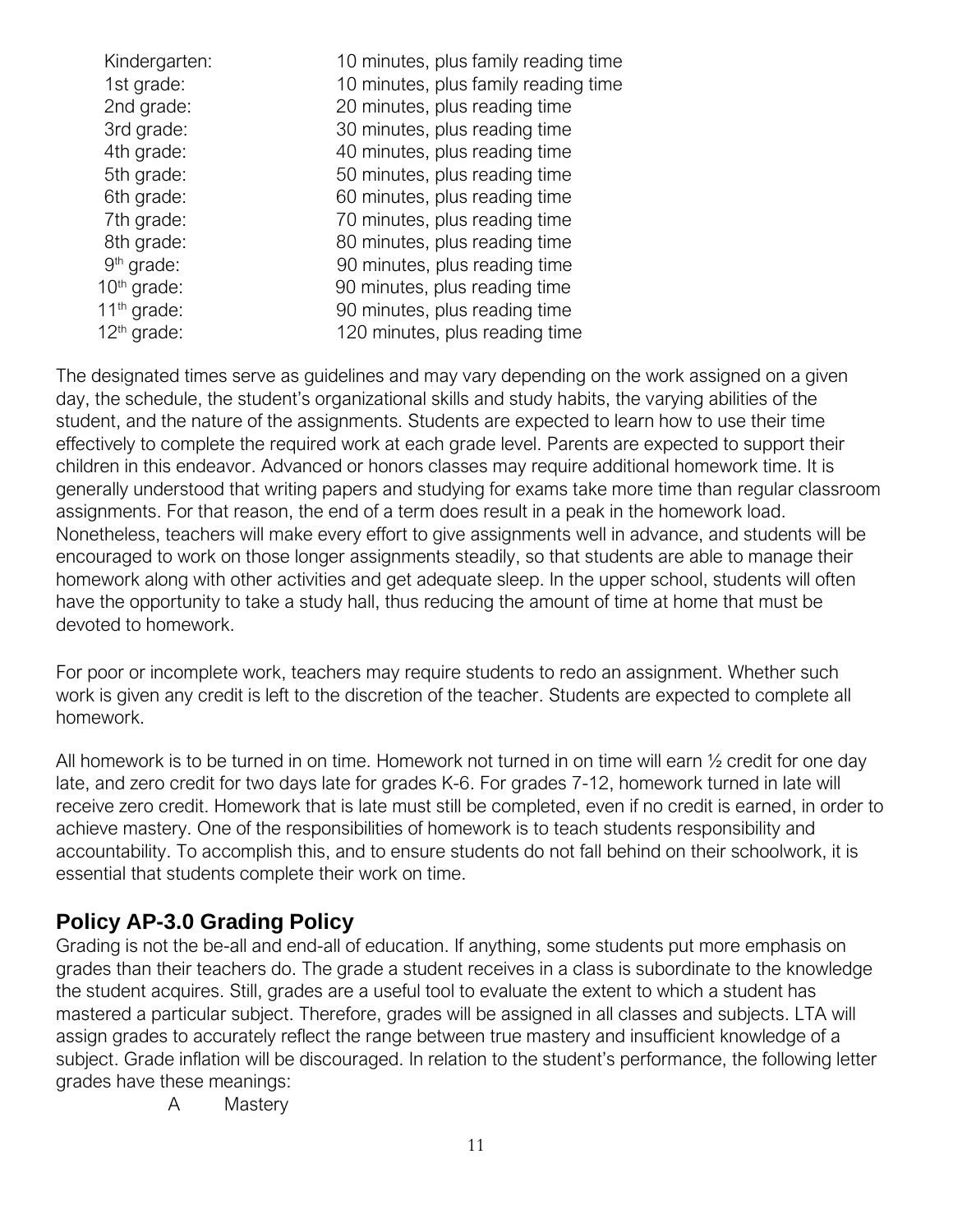- B Proficiency
- C Sufficiency/
- **Competency**
- D Insufficiency
- F Failing

In addition to these general parameters, LTA uses a 4.0 grading scale. The letter and numerical grades for this system are listed below:

| А    | 94-100%  | 4.0 |
|------|----------|-----|
| А-   | 90-93    | 3.7 |
| B+   | 87-89    | 3.3 |
| B    | 84-86    | 3.0 |
| В-   | 80-83    | 2.7 |
| $C+$ | 77-79    | 2.3 |
| C.   | 74-76    | 2.0 |
| C-   | 70-73    | 1.7 |
| D+   | 67-69    | 1.3 |
| D    | 64-66    | 1.0 |
| D-   | 60-63    | 0.7 |
| F    | $0 - 59$ | 0.0 |

The grading scale as defined above is utilized for all students with the exception of kindergarten, where the scale will reflect

> A (Mastery) B (Proficiency) C (Sufficiency/Competence) I (Needs Improvement and Remediation).

Incompletes will only be given under special circumstances and must be approved by the Principal. Parents and students should be regularly informed of the student's progress. "Extra credit," whether to make up for work not turned in on time or to increase a student's grade, will be discouraged.

# **Policy AP-4.0 Academic Lettering**

An Upper School Academic Letter is awarded to those students in 9<sup>th</sup> grade or higher who reflect a GPA of 3.5 (87.5%) or higher for two consecutive semesters, or three total semesters while at LTA. Semesters for consideration are while the student is in attendance at LTA only, with the opportunity to be awarded one academic pin per school year once the letter has been earned.

We are proud to have National Honor Society charter at LTA. For more information, see our website.

# **Policy AP-5.0 Teacher Conferences**

Parent/teacher conferences are scheduled in the fall semester. Arrangements for additional conferences may be made with teachers before or after school hours.

## **Policy AP-6.0 Academic Textbooks & Supplies**

Students will receive a variety of books and materials. All books will have a code on the inside of the front cover. Textbooks should be returned to the school at the end of the year. Other books, mainly literature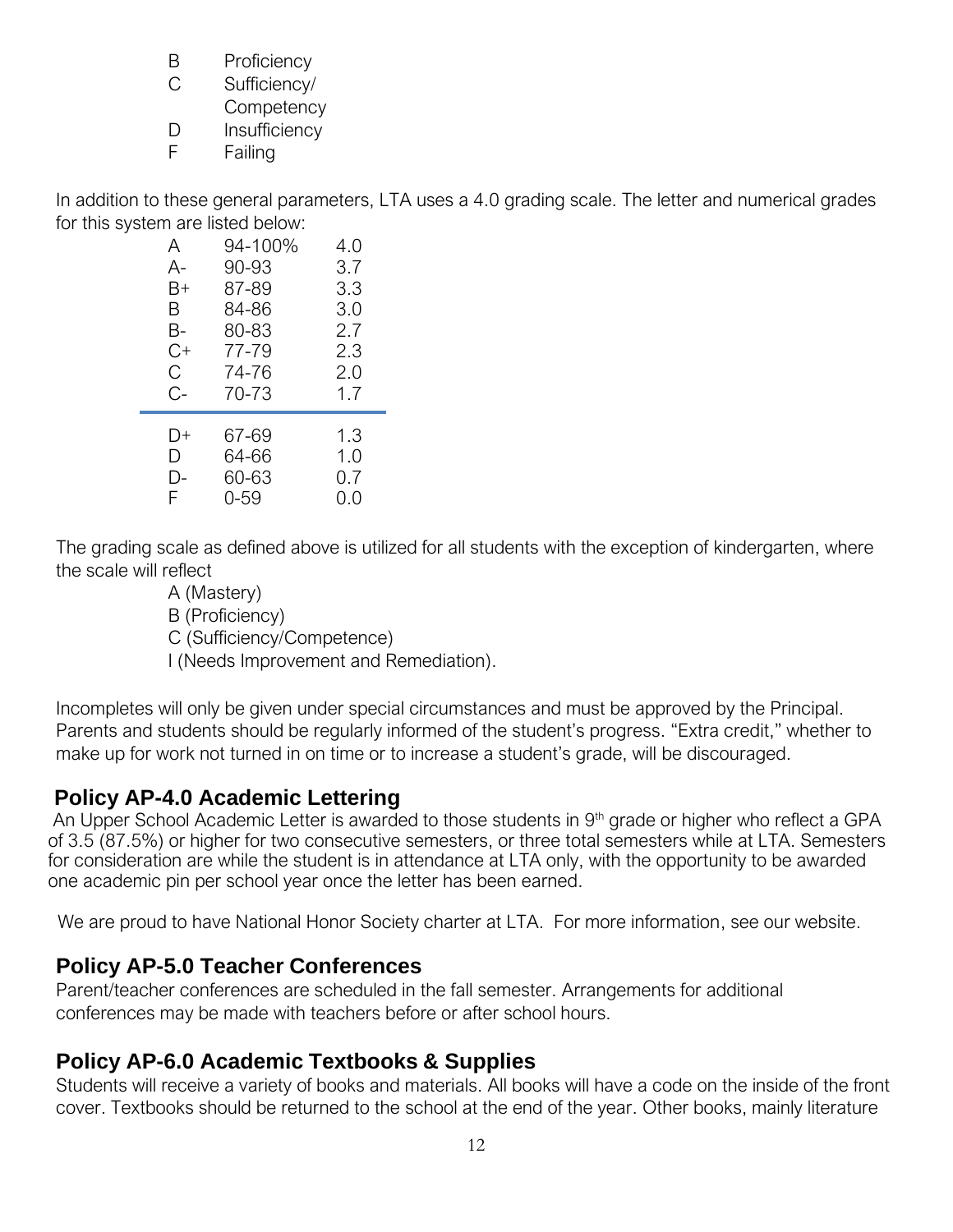and workbooks, are student books. Once checked out to the individual student, student books become the property of the child (meaning that our students will be building their own collection of the classics). Materials that are loaned or given to students are to be treated appropriately. Students are responsible for these materials. If materials given or loaned to a student are lost or damaged, the student must pay for any needed replacement.

In the case that reimbursement has not been made to LTA for lost or damaged materials, no further materials will be issued to that student until the past-due fees are paid.

# **Policy AP-7.0 Reporting**

For students to be successful, both they and their parents should be informed of their standing in class. In addition to the regular grading of assignments, the following means will be employed to inform parents of their student's academic progress:

- Soon after the beginning of the year, teachers will evaluate each student's progress.
- If a student is determined to be significantly below grade level, a meeting will be scheduled with a parent, the teacher, and other faculty deemed appropriate.
- Midterm Progress Reports: These reports are sent home halfway through each quarter to students with a C-minus grade or lower in any subject.
- Parent-teacher conferences will be scheduled to discuss the students' academic progress.
- Report cards for grades K-10 will be posted on Power School.
- Grades will be posted within seven business days after the due date.
- Final report cards will be mailed approximately two weeks after the end of the school year.

# **Policy AP-8.0 Plagiarism**

Plagiarism will not be tolerated in any subject. The entire system of assessment rests on the assumption that the work a student turns in is his/her own. Plagiarism compromises this system, is unfair to other students in the class who do their own work, and constitutes a form of theft of others' ideas and labor. Plagiarism is defined as "the appropriation of another's ideas or words in order to present them as one's own." An instance of plagiarism can be as long as a term paper or as short as a sentence. Simply rephrasing an author's words can also constitute plagiarism. The words of authors can only be used when properly quoted and cited. Teachers will provide the guidelines of acceptable citation. When in doubt, the student has the responsibility to ask how an author should be cited in an assignment.

If a student is caught plagiarizing, the following process will be followed:

- The teacher will keep a copy of the student's assignment and, whenever possible, a copy of the plagiarized work.
- The teacher will discuss the matter with the student.
- The teacher will inform the Principal of the plagiarism.
- A disciplinary referral will be issued.
- Either the teacher or the Principal will inform the student's parent of the plagiarism.
- The student will receive an F on the assignment if it is the first offense.
- For a second offense, the student will fail the entire course, and further disciplinary action, to include suspension or expulsion, may be instituted.
- Instances of plagiarism may be placed in the student's permanent record.

# **Policy AP-9.0 Cheating**

Like plagiarism, cheating will not be tolerated by any teacher in any subject. Cheating occurs when a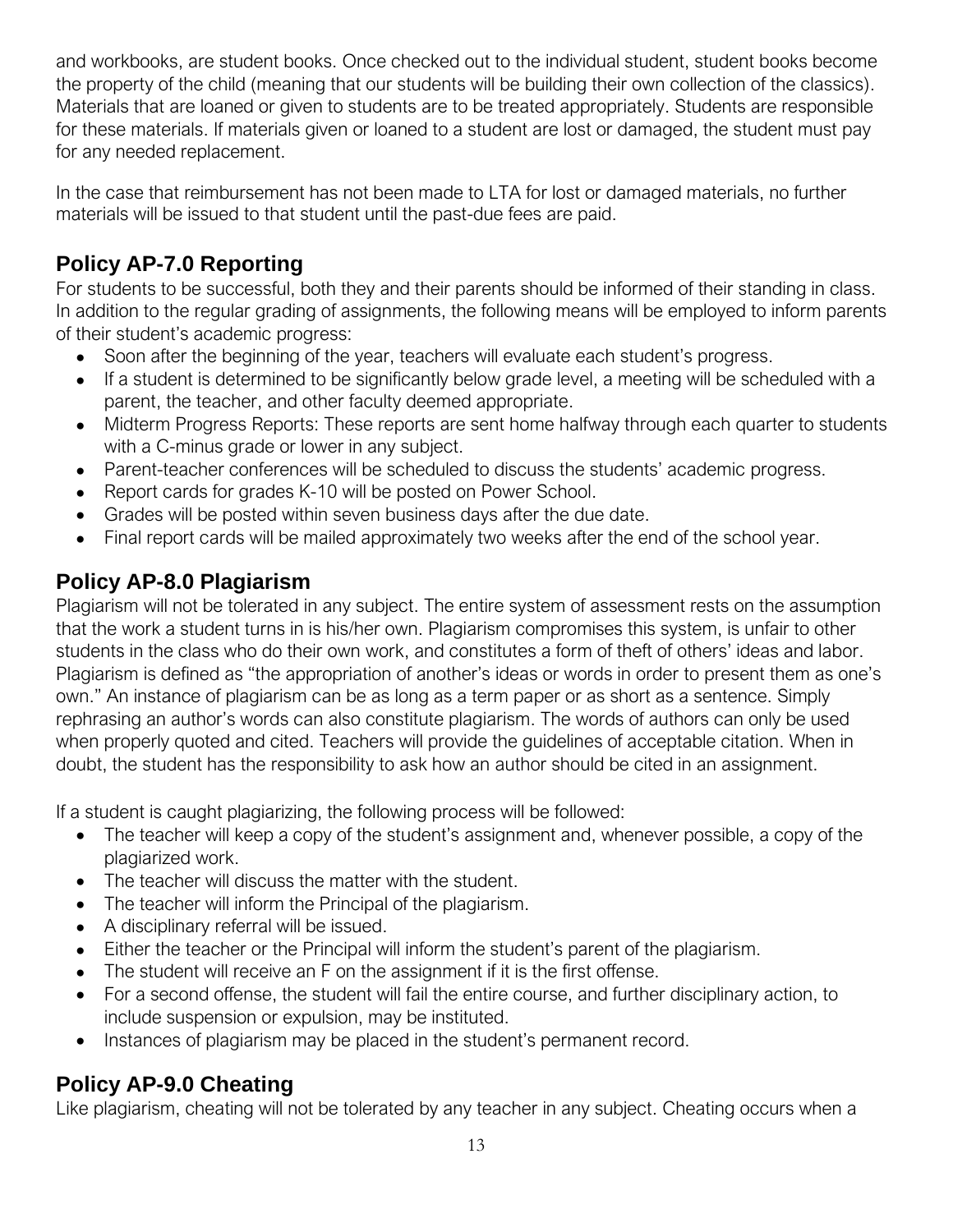student uses someone else's work or a prohibited source of information to gain an unfair advantage on a test or an assignment and to avoid doing his own work. Cheating comes in many forms. One student copying off another, a student using a "cheat sheet" to answer questions on a test, and a student trying to pass off another student's work as his own are examples of cheating. The same process outlined for plagiarism will be followed for instances of cheating. A student who allows others to copy his work will also be held accountable in the same fashion. A disciplinary referral will be issued if cheating has occurred.

# **Policy AP-10.0 Promotion & Retention**

#### **General**

The purpose of promotions and retentions is to provide maximum consideration for the long-range welfare of the student and to provide an opportunity for each student to progress through school according to his/her own needs and abilities. It is expected that most students will be promoted annually from one grade level to another upon completion of satisfactory work, however a student may be retained when his/her standards of achievement or social, emotional, mental or physical development would not allow satisfactory progress in the next higher grade. Retention normally occurs before the student leaves the primary grades. Parents/guardians who wish to appeal the decision for retention must first contact the Principal. If parents/guardians do not accept the decision of the Principal, an appeal may be made in writing to the Board. All appeals must be requested within two weeks after the close of school.

#### **Attendance**

LTA may consider a student's unexcused absences when determining course grades and/or promotion or retention for the next school year.

#### Lower School Promotion Criteria

#### Literacy:

Solid literacy is the foundation of all learning. Without the ability to read well, a student cannot advance in English, history, the sciences, the arts, and even mathematics. The ability to read, particularly in the early lower grades, will therefore be a requirement for promotion. The following is LTA's criteria for reading competency set forth in the literacy program:

Kindergarten:

- The classroom teacher and Principal must recommend the student for promotion based on satisfactory classroom performance.
- The classroom teacher and additional reading support personnel will make recommendations for placement based on student progress in the Literacy Curriculum.
- The teacher will also make placement recommendations based on the student's behavior and maturity level as observed in the classroom setting.

Grades 1-2:

- The student must perform at or above grade level in English and Language Arts and mathematics on the student report card.
- Grade level performance is determined by mastery of academic skills as measured by classroom and standardized assessments.
- The classroom teacher and Principal must recommend the student for promotion based on satisfactory classroom performance.
- The classroom teacher and additional reading support personnel will make recommendations for placement based on student progress in the Literacy Curriculum. Grades 3-5:
	- The student must perform at or above grade level in English and Language Arts and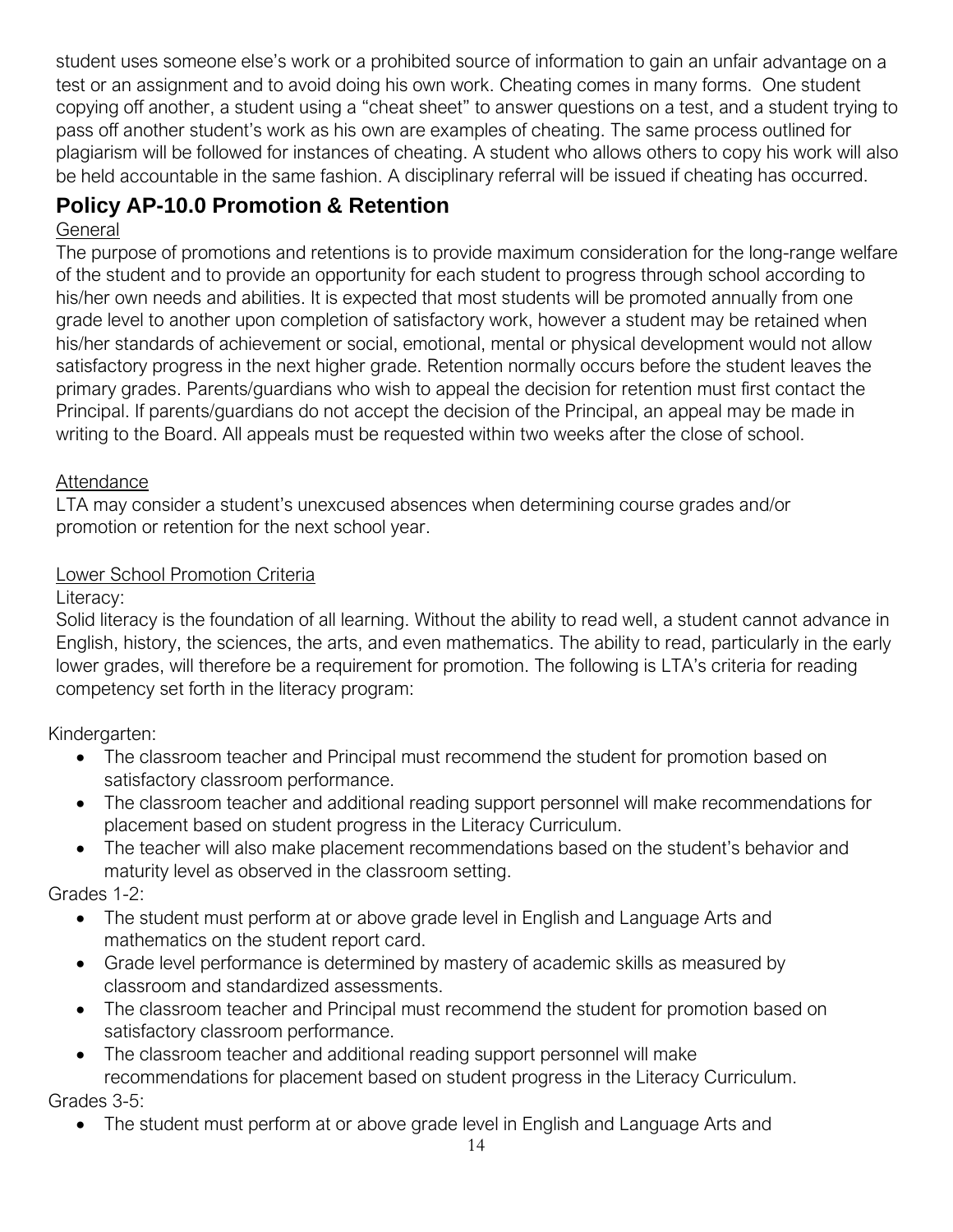mathematics on the student report card.

- The classroom teacher and Principal must recommend the student for promotion based on satisfactory classroom performance.
- Grade level performance is determined by mastery of academic skills as measured by classroom and standardized assessments.
- No 3rd grade student shall be promoted if the student does not achieve grade level in reading and mathematics and meet promotion standards and criteria established by LTA.
- No 5th grade student shall be promoted if the student does not achieve grade level in reading and mathematics and meet promotion standards and criteria established by LTA.

Grade 6:

- The student must perform at or above grade level in reading, language arts and mathematics on the student report card.
- The classroom teacher and Principal must recommend the student for promotion based on satisfactory classroom performance.

Upper School Promotion Criteria Grades 7-12:

- The student must perform at or above grade level in reading, language arts and mathematics on the student report card.
- The classroom teacher and Principal must recommend the student for promotion based on satisfactory classroom performance.
- A student must attain a 1.7 GPA in core courses (English, history, math, science). For a student to attain a core GPA of 1.7, he or she must earn a C- across the four core courses.
- In the case where a student has a core GPA of 1.7 or higher, yet received a D grade in a single class, the student support team (teachers and Principal) may meet with the parent and discuss repeating the course on a case-by-case basis. The student may pass the class at the discretion of the Principal.
- A grade of F in a core course will require the student to retake the class.
- No student shall be promoted if the student does not achieve grade level in reading and mathematics and meet promotion standards and criteria established by LTA.

#### **In the event of the shut-down of in-person learning including but not limited to: pandemic, facility shut down, district or state determined closer, natural disaster etc.**

• In case of closing down in-person learning at LTA, students will need to maintain timely academic expectations. Students will not be guaranteed to proceed to the next grade level without having fulfilled all the school's expectations. Grades will continue to be recorded throughout the entirety of the school calendar. Students will be expected to take attendance and complete daily assignments. If assignments are not complete, then the appropriate grade will be given. If a student stops working or completing assignments, resulting in non-mastery grades, then the student will be considered for GOT (Gift of Time) or to retake a/several course(s) as needed. This might result in the student/family paying the fees for summer school or credit recovery.

# **Policy AP-11.0 Special Events & Parties**

Special events held during the school day must be directly tied to the curriculum and add to the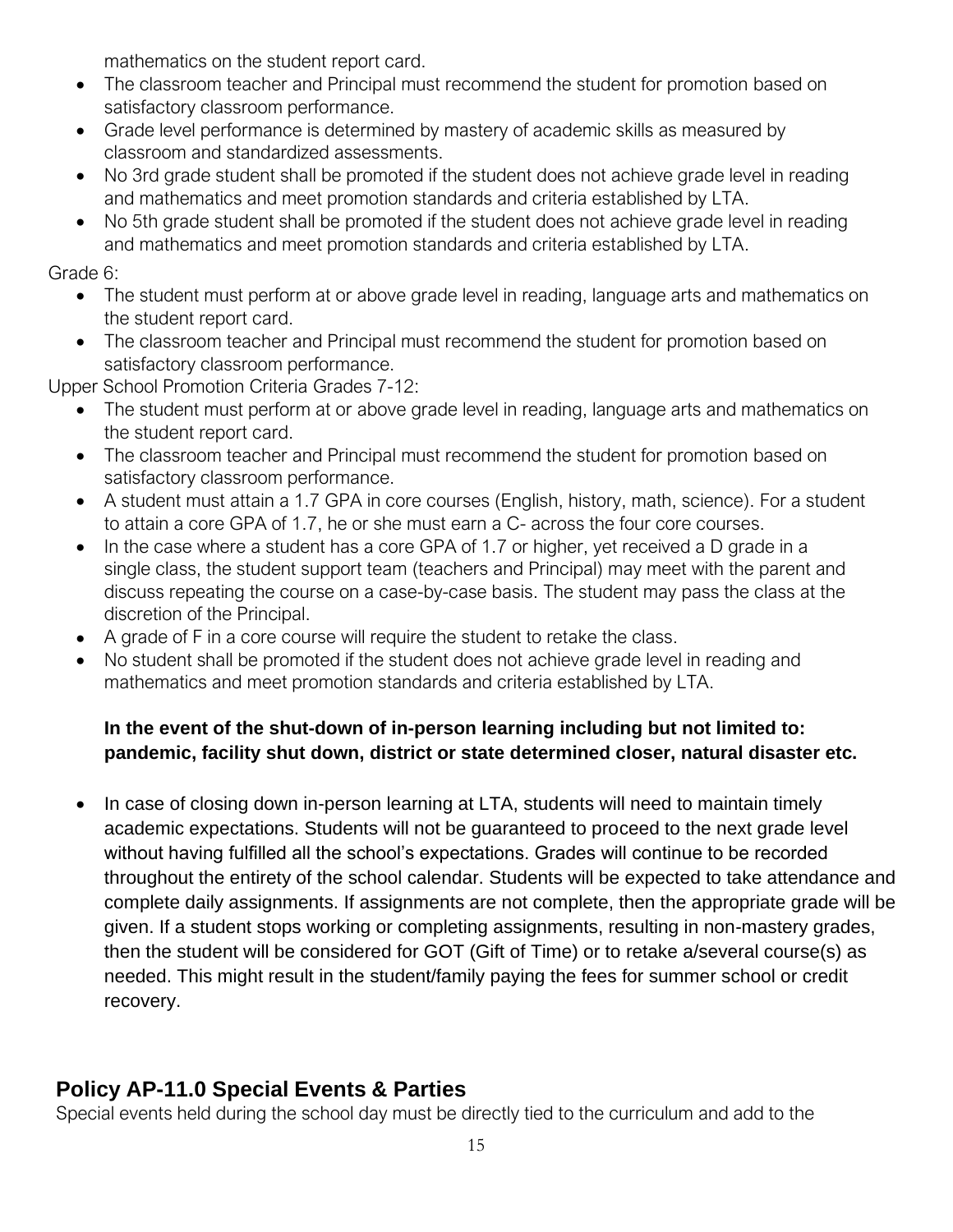instructional environment by conveying knowledge or an experience that supports the curriculum. Any special event must be approved by the Principal a minimum of two weeks prior to its planning. Approval for one year does not carry over to the next.

# **Policy AP-12.0 Special Events-Guest Speakers**

Guest speakers presenting during the school day must speak on topics covered in the course or grade. If possible, the students should be studying the given topic at the time of the presentation. Guest speakers must be approved by the Principal prior to the invitation being extended. Approval must still be obtained for guest speakers used in the previous school year. Approval for one year does not carry over to the next.

Guest speakers who cover controversial topics must be screened by the Principal. The screening may include an interview of the guest by the Principal or designee. Parents must be notified prior to guest speaker presentations on controversial issues, including religions covered in the Core Knowledge sequence. Parents may have students excused from such presentations; in which case the student will be supervised in a silent study hall. Teachers will provide permission slips to parents as notification of a guest speaker covering controversial issues and indicate an option on the permission slip for students to be excused.

## **Policy AP-13.0 Special Events-Field Trips**

Field trips should be directly tied to the curriculum and add to the instructional environment by conveying knowledge or an experience that supports the curriculum. Field trips must be approved by the Principal a minimum of two weeks prior to planned execution. The field trip planner will work with the Administration and staff to ensure that all procedures are followed.

# **Policy AP-14.0 Eligibility for Sports & Extracurricular Activities (K-12)**

Students are ineligible for extracurricular activities if they have two D's or one F in any subject(s). Academic eligibility will be determined with quarter ending grades. Ineligible students will remain ineligible for the remainder of the following quarter. Two disciplinary referrals in one quarter or three in one semester will render a student ineligible for any extracurricular activities for the remainder of that quarter. Four disciplinary referrals may render a student ineligible for all extracurricular activities and functions for the remainder of the school year. The Principal may deem a student ineligible for the following season or for off-campus field trips based on repeated misconduct.

Athletic Lettering Requirements:

#### **Policy AP-15.0 Participation in Extracurricular Activities by Non-Enrolled Students**

School District 49 (D49) students, including homeschooled children, may participate in LTA's extracurricular activities, if their current school does not offer the activity of interest.

# **Policy AP-16.0 Role of Parents & School in Teaching Human Sexuality**

We believe parents own the fundamental responsibility of their children's education. Liberty Tree Academy will not be teaching Sex Education and this subject will be left to the parents to discuss with their children.

# **Policy AP-17.0 Video Viewing Policy**

From time to time videos or other media may be used to support a lesson. To be used in class, videos and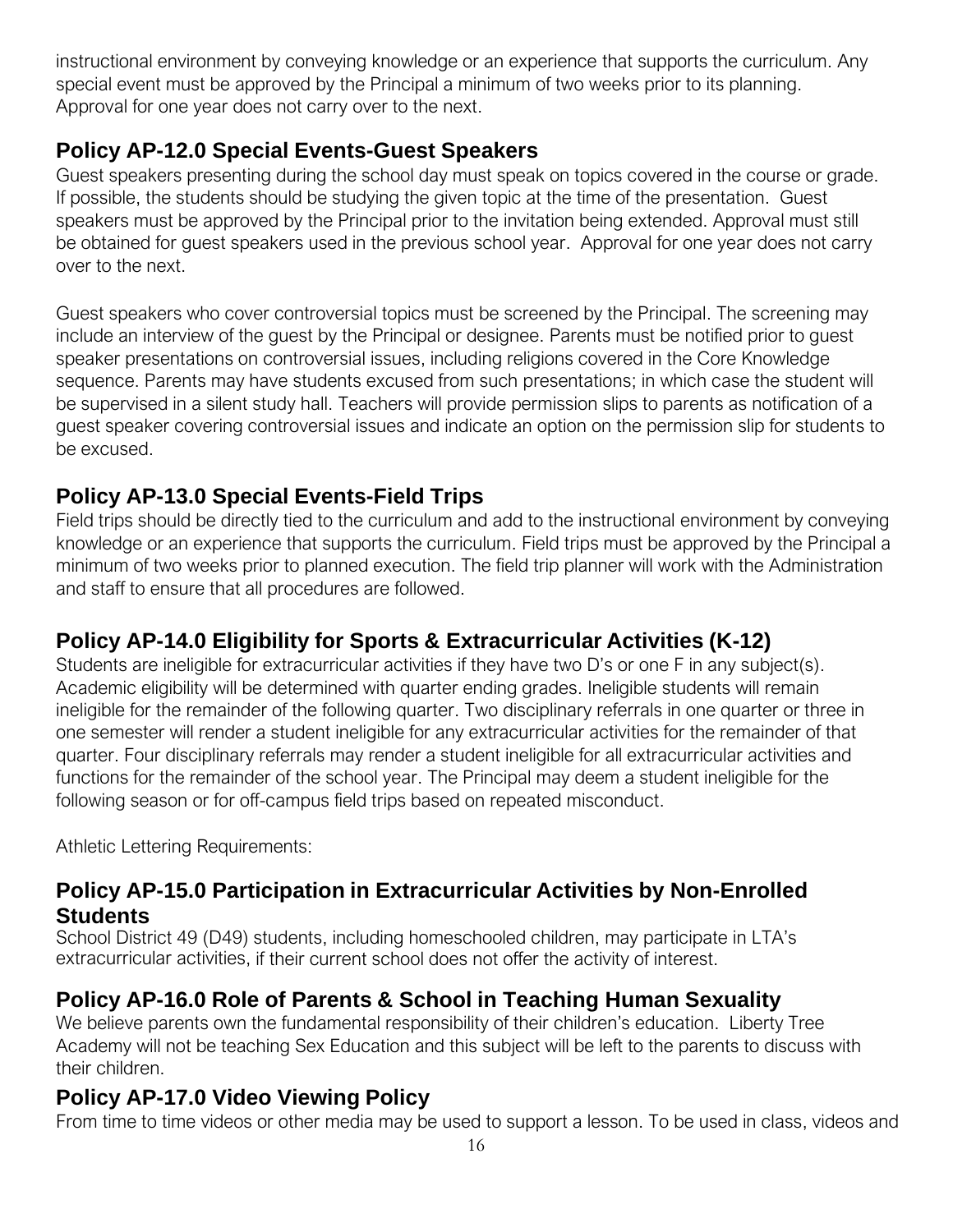other media must meet a specific curricular objective and will not have profane language or sexually explicit material. Teachers must receive prior approval from the Principal to show a video. Teachers are responsible for previewing videos to ensure that they are appropriate.

# **School Environment**

#### **Policy SE-1.0 Attendance**

Classical education is highly interactive and requires consistent and punctual attendance. Because the classical approach relies heavily on classroom discussion among students and teachers, most work done in class cannot be made up if a student is absent. For this reason, parents should exercise prudence and make every reasonable effort to ensure that students do not miss class.

Regular attendance is also important to ensure achievement in school. We discourage vacations and trips taken during the school year as they are counted towards total student absences which may exceed the specified limit and may become unexcused absences. Parents are encouraged to follow LTA's calendar for scheduled breaks. A Prearranged Absence Form should be turned in to Administration at least a period of time equal to the length of time the student will miss school and presented to the school's administration. For example, a one-day absence would require a one-day notice. All assignments are due prior to the period of absence, unless otherwise specified by a teacher.

We also discourage absences for medical and other appointments. When those appointments are unavoidable, students are responsible for any make-up work during their absence. Assignments that are not made up, according to the time restrictions set by the teacher and school, will be reflected in their grades. It is helpful to both student and teacher to make prior arrangements to meet that requirement.

## **Policy SE-2.0 Tardiness**

Students who arrive after the beginning of the school day will be considered tardy. Students must make it not only to the school but to class on time to avoid being tardy. Students who are either tardy or returning to school from an appointment must be signed in at the front desk by a parent.

Each tardy or early release prevents students from engaging in their classes appropriately. To get the most from class, students must be present from the beginning to the end. Three tardies or early releases make one absence. These may be excused, but the total number does count against the ten absences a student may accrue before losing credit.

## **Policy SE-3.0 Absences (Excused/Unexcused)**

The following situations result excused absences:

- Medical issues
- Religious holidays and observances
- Absences for documented physical, mental, or emotional disabilities, with a note from a doctor or specialist
- Prearranged absences of an educational nature that are approved by the Principal (e.g., visits to colleges for high-school students; scheduled, performance-related activities)
- Any school-sponsored activity for which a student is eligible
- Bereavement (please notify the school if absence will extend beyond three days)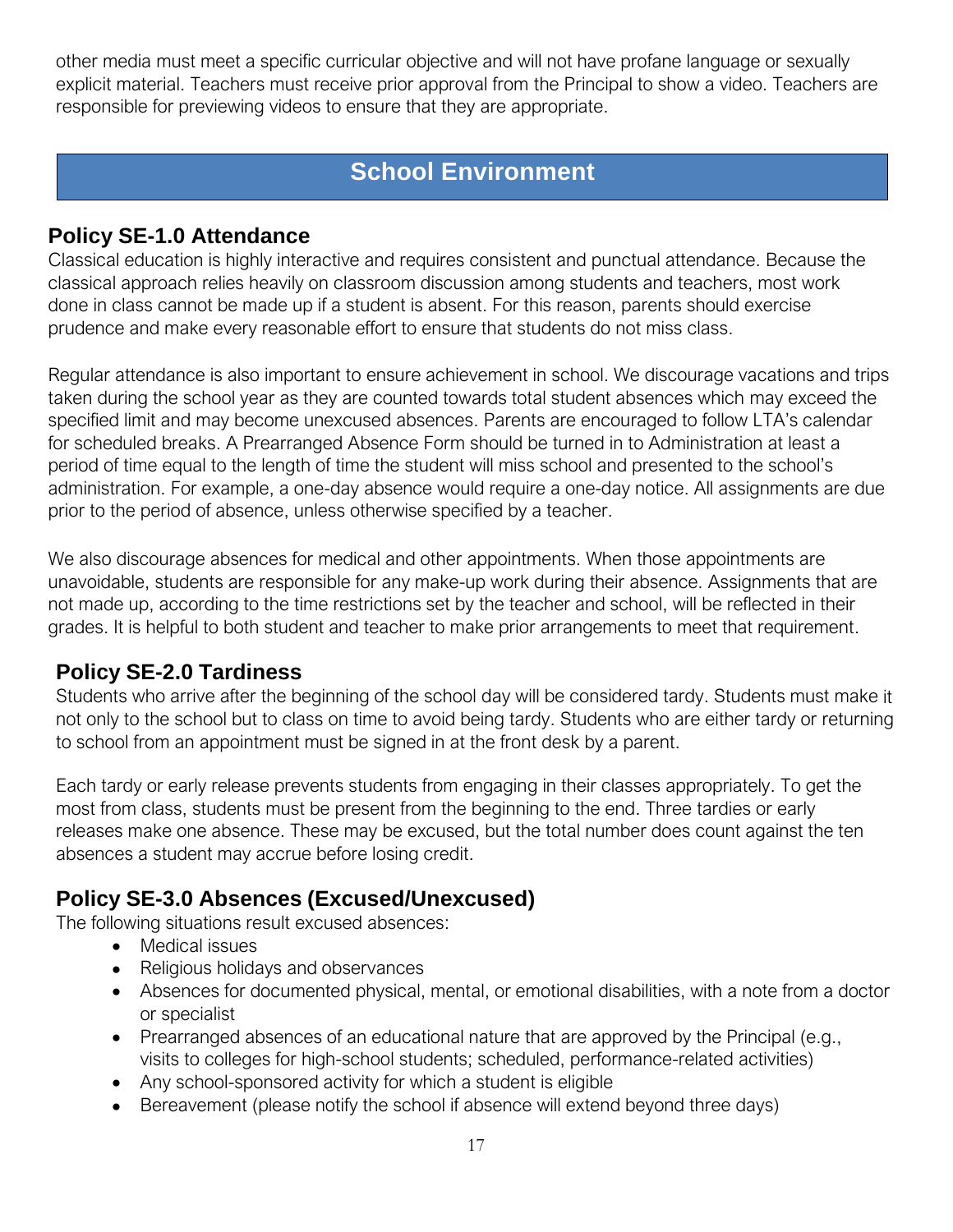• Court appearances

All other absences will be considered unexcused absences. Students will not receive credit for academic work missed during unexcused absences. Students who accumulate five unexcused absences or five tardies at any time throughout the school year may not be permitted to:

- Participate in school field trips
- Attend school dances
- Receive student-of-the-quarter or honor or high honor roll awards
- Serve on student government
- Participate in extra-curricular activities and programs
- Participate in school sports

For excused absences, students will have two days for every day absent after coming back to school to make up the work missed. The school will require suitable proof of excused absences, including written statements from medical sources.

When students miss a day at LTA, they miss opportunities for mastery learning. We look forward to working with parents in close cooperation to ensure their child's success. When a student has more than eight absences and/or ten tardies, whether excused or unexcused, during a semester, the Principal will take the following actions:

- If many absences are unexcused, LTA will call the parent/guardian and express that the student may be at risk of being labeled "habitually truant," according to Colorado School Law. In conjunction with the phone call, a letter listing the absences and/or tardies will be sent to the parent/guardian.
- If the student's absences and/or tardies continue, a second attendance letter will be mailed to the parent/guardian.
- If the student's absences and/or tardies still continue after the second attendance letter, a conference will be scheduled with the parent/guardian. During the meeting, LTA administrators will discuss the student's academic standing, inquire about any situations causing the absences, and provide possible suggestions that might solve the attendance concerns.
- Students who have excessive absences (greater than eight) and/or excessive tardies (more than ten), excused or unexcused during a semester, may be placed on an Attendance Contract. The Attendance Contract will outline specific requirements for the student and parents to abide by.
- Family events during the school year (vacations, weddings, etc.) including those that have been approved by a Prearranged Absence Form, will count toward those absences. Excessive absences and/or tardies may negatively affect a student's mastery, causing academic deficits (including low grades/low group placement), and hinder the student's ability to be promoted into the next grade. Therefore, the student may be required to take the "Gift of Time" option and repeat that grade.

Colorado School Law stipulates that students will be considered "habitually truant" if they have four (4) unexcused absences in a month or ten (10) unexcused absences in a school year [C.R.S. §22-33- [107] (3a)]. If truancy continues, the parent and student may experience judicial consequences as per Colorado Educational Law procedures.

Students who acquire excessive absences and/or tardies will receive disciplinary consequences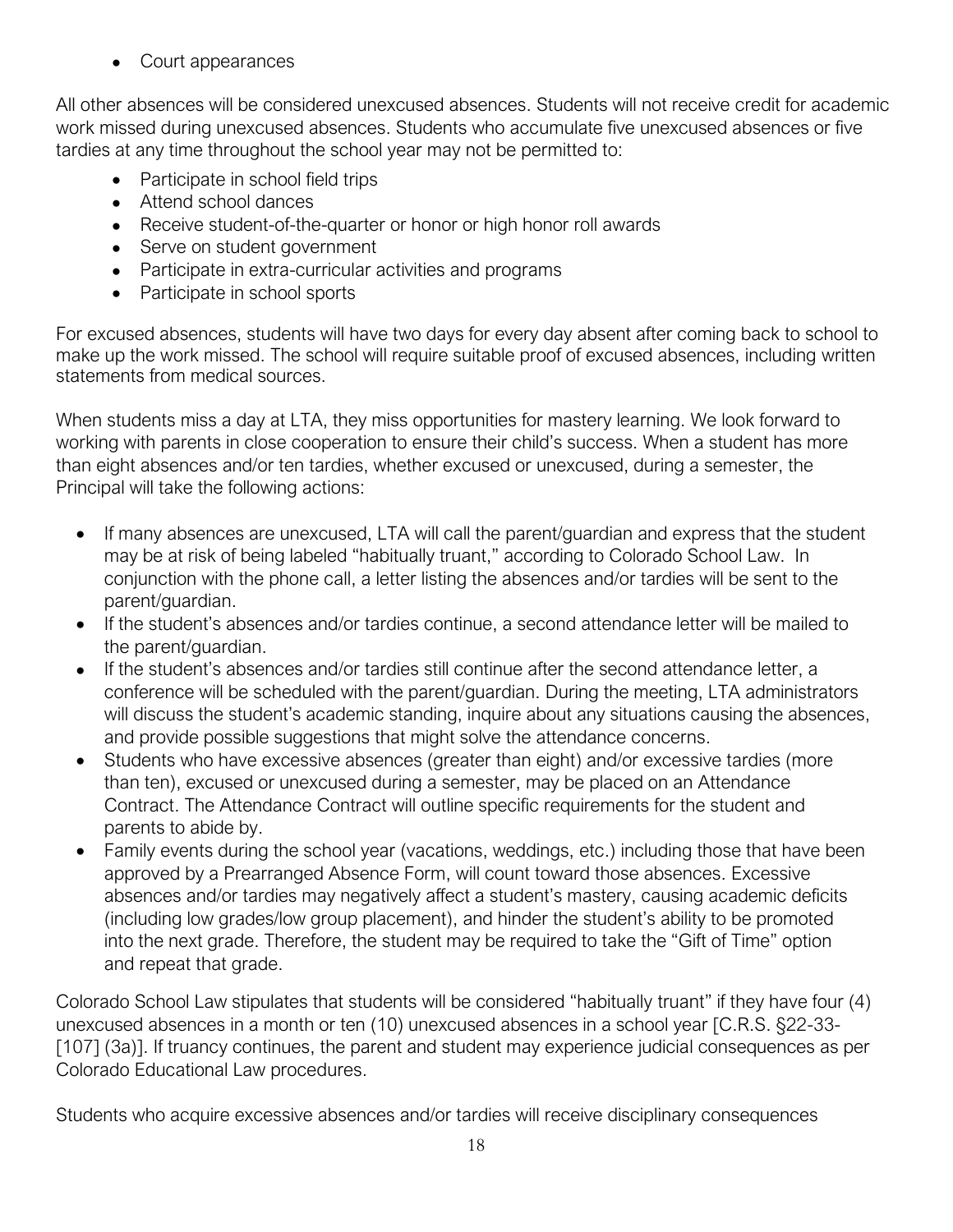according to LTA procedures.

- Five unexcused absences will result in one day of In-School Suspension (ISS).
- Additional days of ISS will be applied, if absences continue.
- Excessive tardies may result in the student receiving one day of In-School Suspension.
- Assignments and tests missed during all unexcused absence(s) will receive 50% credit for assignment(s) turned in and 75% of earned credit on missed test(s).

# **Policy SE-4.0 Releasing a Student from School**

Students will only be released to their parents or legal guardians, unless LTA has received written permission to release the student to another adult. Students may not be taken from the school or playground unless parents have signed them out in the office.

In the case of divorce or separation of the parents, both parents shall have full access to their child and records until legal notification is provided to the school limiting the rights of either parent. Unless provided with a court order to the contrary, any parent is entitled access to their child's records under C.R.S. §14-10-123.8. If there is a custody order or a protective order that may limit a parent's rights to records or access of a child, it is the responsibility of the parent to provide a certified copy of such order to the school with an affidavit stating it is the last controlling order issued. The school is not responsible for interpreting the order.

School-sponsored activities require a teacher or sponsor to be responsible for students. Students may only leave the activity or event with their own parent, unless prior written authorization is given to the teacher or sponsor.

# **Policy SE-5.0 Guidelines for Student Behavior**

#### **General**

Student self-governance and a sense of purpose develop from application and accomplishment, from consistent expectations in the school climate and culture, and from the habitual practice of the virtues.

The aim of LTA is to teach students. "Student" derives from the Latin word studēre, which means "to give attention to," "to take pains with," "to apply oneself to," "to strive after," "to pursue," "to desire." Students, then, should be diligent in, attached to, and zealous for their studies. Simply put, we expect students to live up to their name. LTA teachers will work hard to prepare their lessons. These lessons are designed to teach students nothing less than who they are and what the world offers them. Students must in turn take fullest advantage of these lessons and make the best use of this time of their lives to prepare their minds for the opportunities and challenges that await them. All policies regarding student conduct and discipline flow from this general principle: Students must fully engage themselves in the education LTA offers them. Therefore, students will:

- Be polite and attentive both in and outside of class.
- Attend school consistently, be punctual, and take responsibility for making up any work promptly when absent.
- Be prepared for class and follow directions.
- Follow all reasonable requests made by adults on the premises with a positive attitude, and show respect for self, others, and property.
- Cooperate with and demonstrate respect for the faculty and staff, including administrators, teachers, secretaries, custodians, and any other people working at the school.
- Communicate in an acceptable tone of voice using an acceptable choice of words.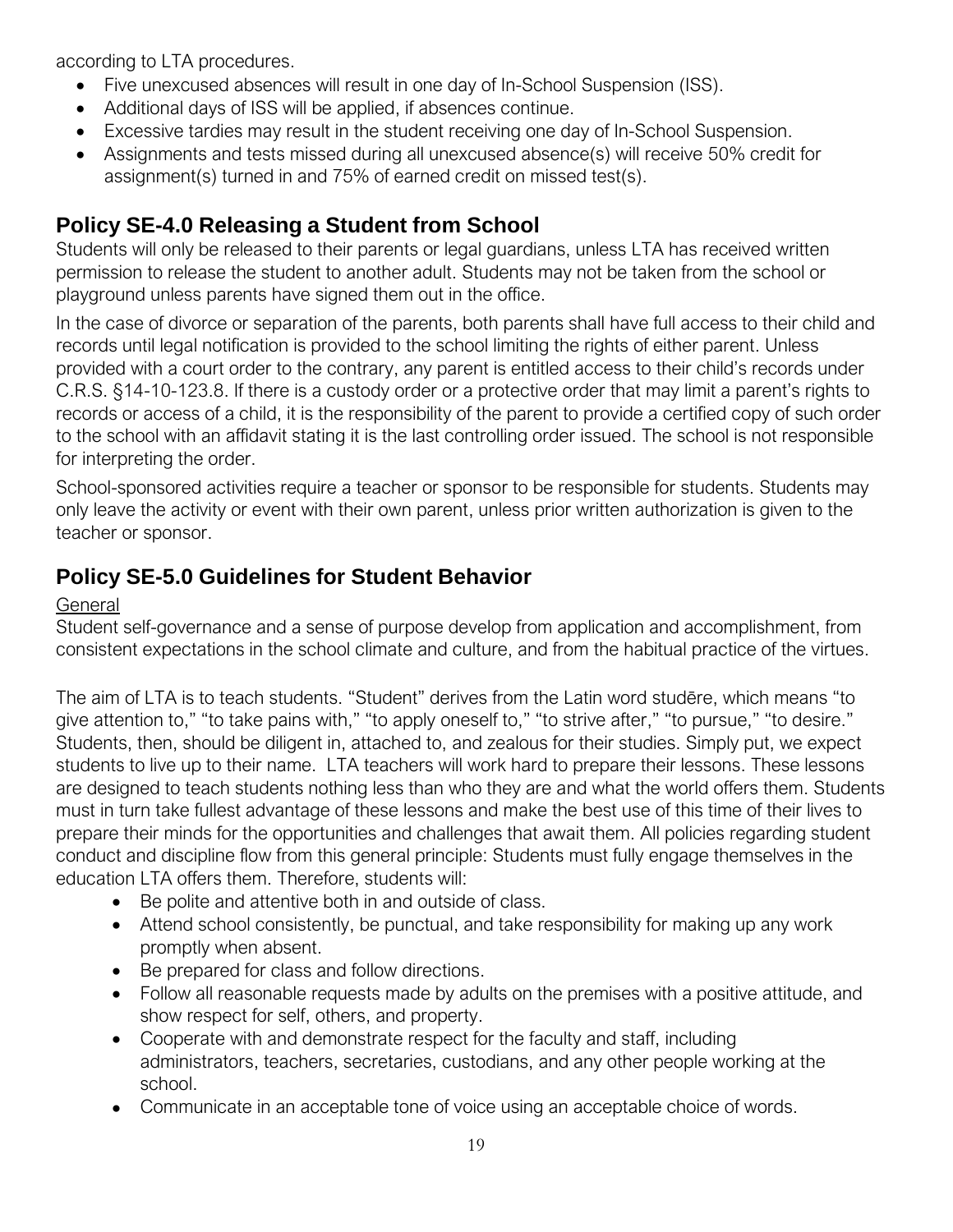- Follow lunchroom, playground, field trip, lab, and individual classroom rules.
- Follow school rules when participating in school-related events.
- Adhere to the uniform policy.
- Not use threats or intimidation against any other person.
- Respect the health and safety of others, safety rules, and not bring tobacco, alcohol, or any illegal substances to school.
- Be dismissed by the teacher, not the bell or the clock.
- Not leave the school premises without signing out in the main office.
- Not bring electronic devices to school that detract from learning.
- Not bring anything to school that could be used to harm another or that is illegal.

Cell phones will be turned off and stored in the students' lockers or other appropriate place designated by Administration, unless an exception has been made for necessary medical devices or monitoring and at the Principal's discretion. Cell phones used during the school day will be confiscated and held by the Principal until the end of the day, at which time a parent may pick up the phone.

School employees (usually administrators) may conduct searches of property or persons when they have reason to suspect that the health, safety, or welfare of students or staff may be endangered.

LTA is not responsible for loss, theft, or breakage of items brought to school. Fines will be levied on parents for vandalism or theft committed by their students. Fines will also be levied for lost or damaged school property. Students may also be required to be involved in the maintenance or repair of damaged property.

#### Honor Code

LTA was founded to develop students in both mind and character. The school's virtues are the guiding principles used to cultivate and nurture character: courage, courtesy, truthfulness, prudence, and perseverance. Students are expected to conduct themselves honorably in word and deed, to strive to live by the virtues, and to encourage others to do so as well.

The LTA Honor Code is as follows:

Liberty Tree Academy students strive to be virtuous in conduct, seek to grow in scholarship and learning, and pursue a commitment toward civic responsibility. Liberty Tree Academy students will not lie, cheat, or steal, and will discourage others from such actions.

Please refer to Appendix 1 for a full explanation of the Honor Code. Parents are expected to discuss the Honor Code with their student(s) and are required to turn in the Parent Compact and Student Compact signature page at the beginning of the school year.

#### **Discipline**

The activity of learning requires students to be attentive and polite. Students are expected to adhere to the school's high expectations for behavior and core virtues lest they compromise their own learning and interfere with the learning of others.

LTA has the following disciplinary goals:

1. Provide a secure and calm learning environment in which all students can focus on their work with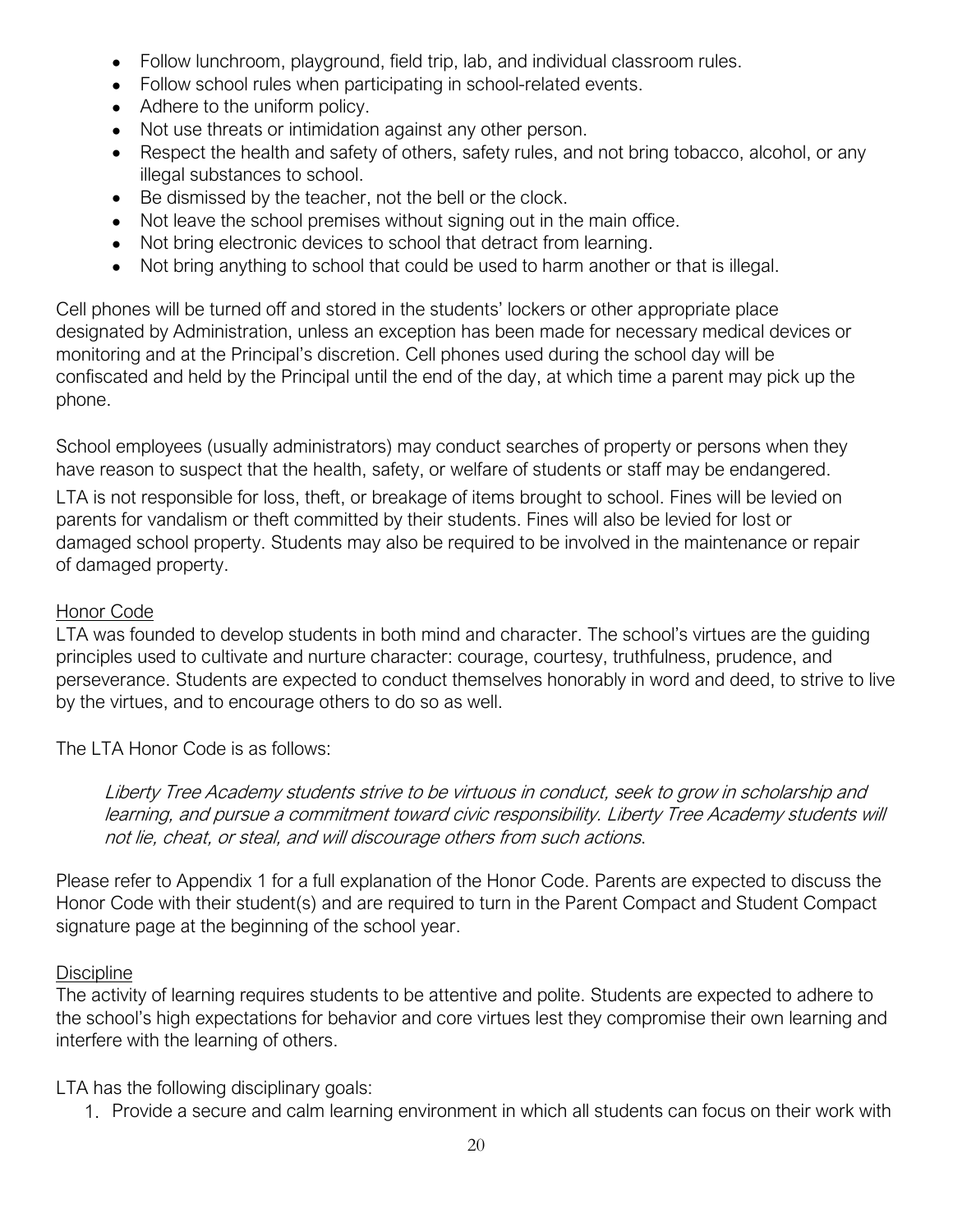little distraction.

- 2. Treat all students fairly and with respect.
- 3. Teach students the importance of their own character.

Minor infractions or disruptions will largely be handled in the classroom in a way suitable to the age of the student. Whenever a student misbehaves repeatedly or flagrantly, the consequences for the infraction will be immediate, relevant, and effectual. Rather than allow misbehavior to fester in the classroom, teachers will send disruptive students to the office, normally to the Dean of Students.

In accordance with this policy, LTA has adopted the following procedure for disruptive behavior that requires an office referral:

#### DETENTION REFERRAL

The teacher issues the student a Discipline Referral Form (a.k.a. pink slip), and the student is required to visit the Dean of Students. The following actions will be taken according to the number of referrals. Referrals are cumulative throughout the school year.

- First infraction: Student removed from class, sees Dean of Students. Parents must sign Discipline Referral Form, and the student must return it to the Dean of Students.
- Second infraction: Student removed from class, sees the Dean of Students, and they call a parent. Again, the pink slip must be signed and returned.
- Third infraction: Student removed from class, sees Dean of Students, calls home, leaves that day, and may not return without parent attending school with the student for the entire day, as scheduled by the Dean of Students.
- Fourth infraction: Student removed from class, sees Dean of Students, calls home, must attend ten hours of detention on five consecutive days, for two hours each day. In grades 7-9, students will be suspended from attending any school field trips. Lower grade students may attend if accompanied by an adult.
- Five or more infractions: Automatic two-day suspension for each referral.

Students who have been suspended will not be on the honor roll for that quarter. Students may be suspended for reasons other than receiving the fifth pink slip. Students' misbehavior will not be used to "teach" the class a lesson. At no time will a student's disciplinary record be discussed with another student or parent. However, other students or parents may be consulted regarding an incident in order to discern the truth.

#### SUSPENSION & EXPULSION

The Principal and the Dean of Students have the authority to suspend students as appropriate. Suspensions last from one to nine days depending on the severity of the infraction. All suspensions will require a conference between the parent(s), Principal, or Dean of Students. A remedial student discipline plan will be created during this conference. The conference will occur before the student is admitted to class. The Dean of Students may require the parent to attend a full day of class with the student upon return.

Note: All suspensions will be treated as an unexcused absence; students will not be allowed to make up work missed during the period of suspension. The loss of class time due to repeated suspension may be grounds for retaining a student.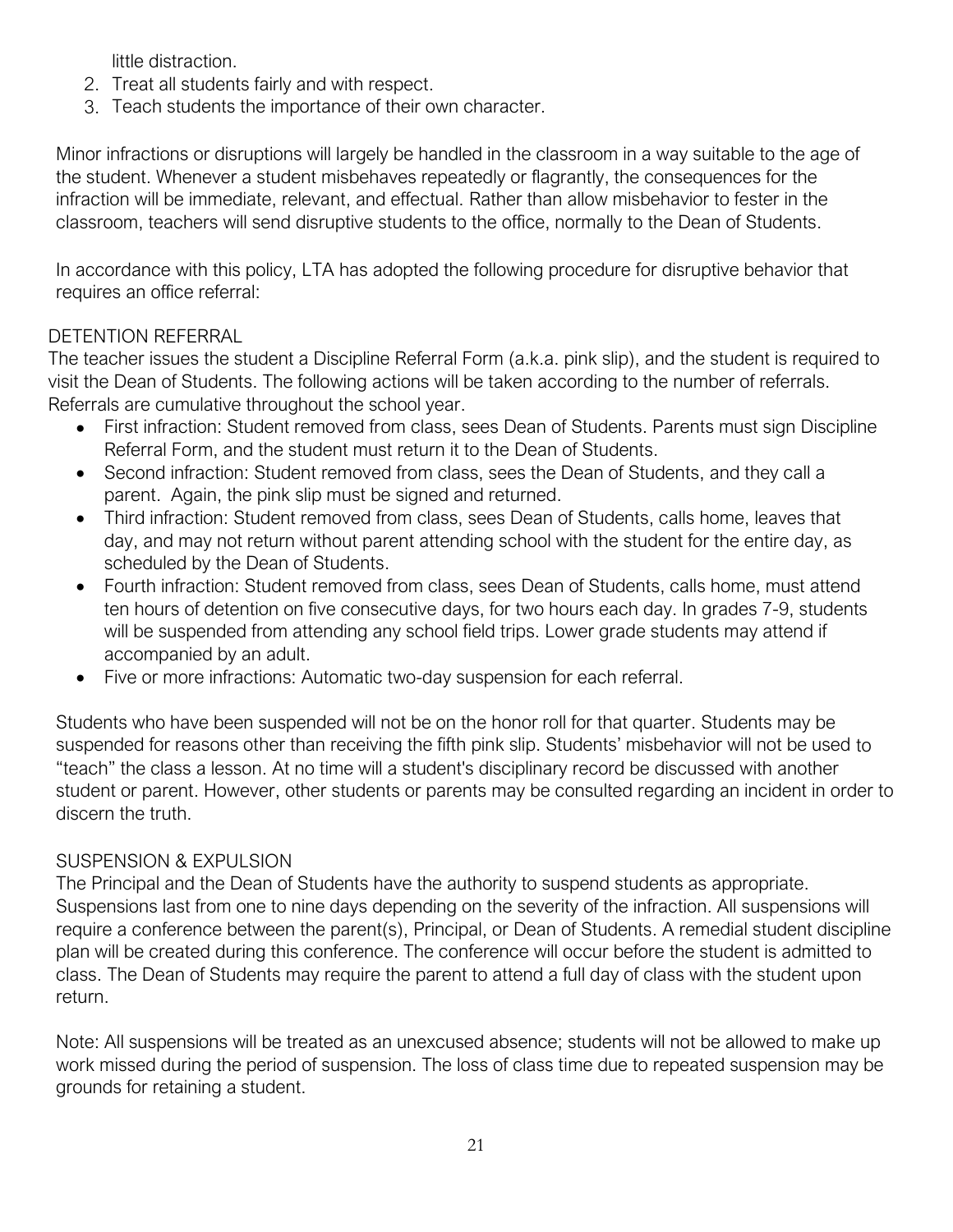For especially serious violations of school order and safety or for habitually disruptive behavior, LTA will pursue expulsion through D49. D49 is the sole arbiter of expulsions and LTA may only recommend expulsion of a student. The expulsion process and proceedings will follow all D49 policies that apply. Serious violations that could lead to expulsion include the following:

- Bringing to school or using a dangerous weapon;
- Sale or distribution of a drug or controlled substance;
- Committing an act, which, if committed by an adult, would be robbery or assault other than third- degree assault.
- When students are expelled, they are expelled from the Falcon School District, which includes LTA.

#### Uniforms and Grooming

At LTA, students wear uniforms to eliminate distractions and to remind themselves we are doing important work. The spirit of the uniform policy is that students will dress and groom themselves in a manner that it is traditional, not distracting, and not obstructive. Students must be in uniform to attend class. Students not in uniform will be sent to the office and must call a parent or guardian. Parents will either bring acceptable attire, or students will be sent home. These absences are not excused.

Please refer to the respective school year Uniform Policy for a detailed explanation of the Uniform Policy. The uniform and dress code policy is that students will dress according to the mandatory and optional items listed within the uniform policies, plus the following series of directives.

- Students may use any backpack if it is clean and tasteful.
- Hair must be clean, neat, and styled traditionally. Only natural colors are allowed. No unusual or radical hairstyles are permitted. Hair accessories are allowed but must not be distracting.
- No hats, visors, bandanas, or sunglasses are permitted (religious headgear is authorized).
- Makeup must look natural. Black nail polish and lipstick are not acceptable.
- Good personal hygiene is required. This includes wearing neat, clean clothing.
- Strong/offensive body odors or excessive use of perfumes or cologne are inappropriate.

#### Lost and Found

Students are responsible for retrieving their misplaced items. Due to limited space, all unclaimed items will automatically be donated to either Goodwill or the school uniform closet at the end of each month.

#### **Toileting**

All LTA students must be independent in toileting. On occasion students may have "accidents." When an "accident" occurs, it is the responsibility of the parent to assist the child and to provide clean clothing. If there are repeated "accidents", a meeting with the parents, the Dean of Students, and the School Nurse will be held to evaluate the situation. Appropriate action will be taken based on what is in the best interest of all students and the school.

# **Policy SE-6.0 Health, Medicine, & the School Nurse**

#### Student Medical Records

Student health records will be maintained in locked or password-protected files to maintain confidentiality. All health records will be managed by designated staff (such as the School Nurse) and will only be released to service providers as allowed and dictated by D49 and state regulations.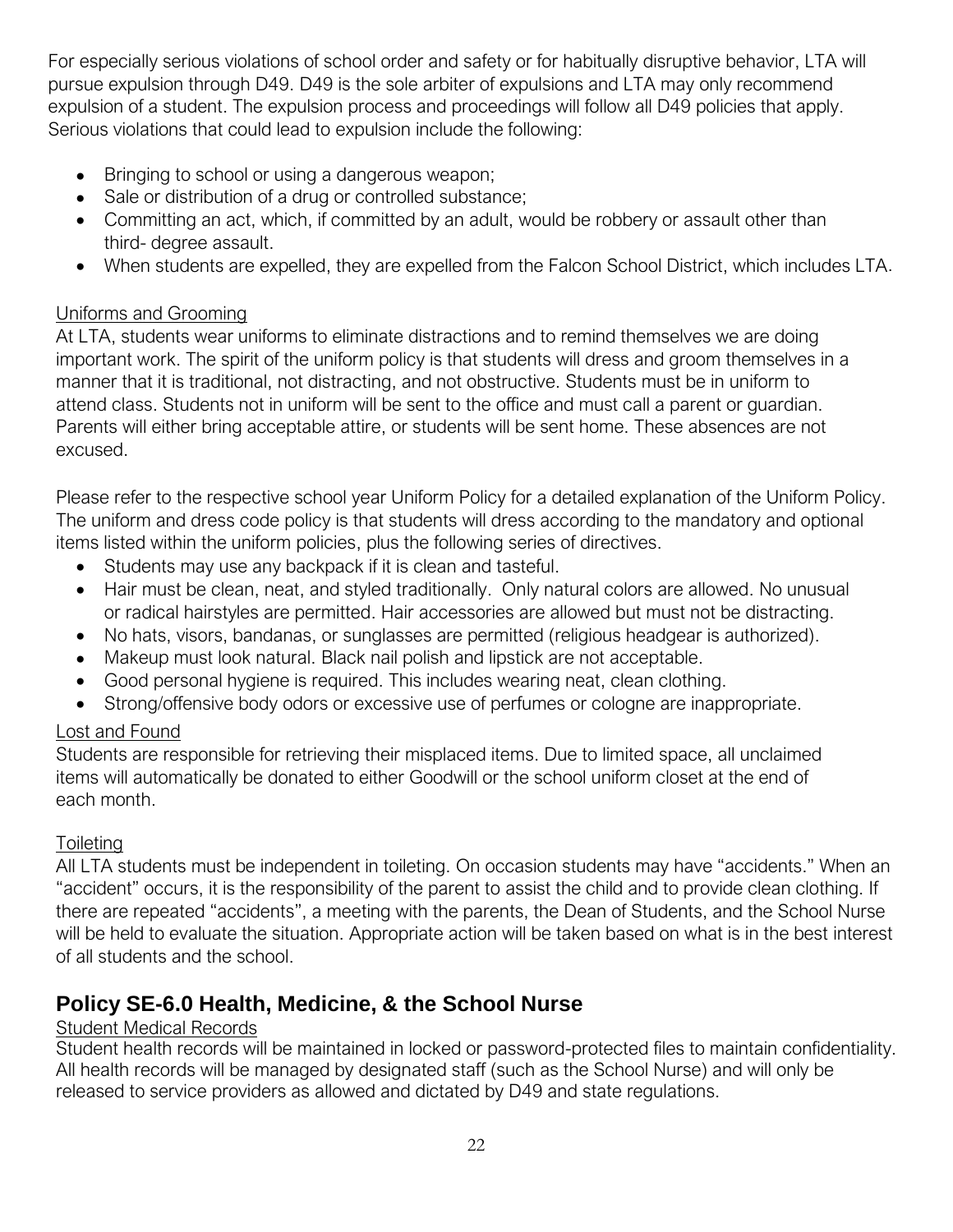#### **Immunizations**

All LTA students are required to be in compliance with state programs mandating immunization against specific diseases or have an appropriate waiver of vaccinations on file. Failure to comply with the state or waiver requirements will result in the students being unable to attend classes, and receiving unexcused absences, until proof of compliance is provided. No student shall be denied access to education at LTA due to their immunization choice.

#### Medical Operations

Parents will be informed when a student reports to the office with a fever or injury. If a parent cannot be reached, school personnel will determine what action should be taken. Any child with a fever will not be allowed to remain in the classroom and must be picked up by a parent or designee. If a head injury is sustained, or any injury requiring medical attention, the parent will be asked to come to school and determine what action should be taken. In case of more serious injuries, or in case the parent cannot be contacted, the school will immediately call 911 for emergency assistance.

#### Parent/Guardian Obligations

Parents/guardians shall, at all times, ensure the school has updated medical information on file. It is the parent's/guardian's responsibility to keep this information updated. It is the parent's/guardian's responsibility to notify LTA if a child has been injured at home and needs special considerations at school.

#### Food Allergies

LTA is not a peanut-free school. The school will, however, establish a peanut-free zone at the end of tables in the cafeteria, and teachers/monitors will ensure this peanut-free zone is enforced.

#### Sick Students

Sick children should not be in school. Families should refer to LTA's Illness Guidelines when determining whether a student must remain at home.

#### **Policy SE-7.0 Student Fees & Supplies**

From time-to-time LTA may charge fees to its families to fund expenses related to athletics, transportation, classroom supplies, band, orchestra, art, elective courses, activities, field trips, etc. All charges and fees must be authorized by the Finance Manager and Principal.

## **Policy SE-8.0 Chaperone Policy**

LTA will conduct field trips and off-site events and in so doing will welcome and enlist the aid of parent chaperones. The number of chaperones for a field trip or off-site event will be established prior to the occurrence of the event. This number will be strictly adhered to. No siblings or individuals other than assigned chaperones may attend the event unless as indicated otherwise and at their own expense and risk. Fees for the event must also be paid by the chaperone and are due at the same time as the student's fee for the event. If fees are not submitted by the due date another chaperone will be chosen. Chaperones must attend to assigned duties, model the LTA core virtues, and be dressed appropriately. Violators of this policy will not be allowed to chaperone future events.

# **Code of Conduct**

The purpose of the policy is to establish standards of behavior and student disciplines while attending Liberty Tree Academy. To read the full Code of Conduct, click [here.](https://ltaeagles.org/wp-content/uploads/2022/02/2021-2022-LTA-Code-of-Conduct-Policies-2.pdf)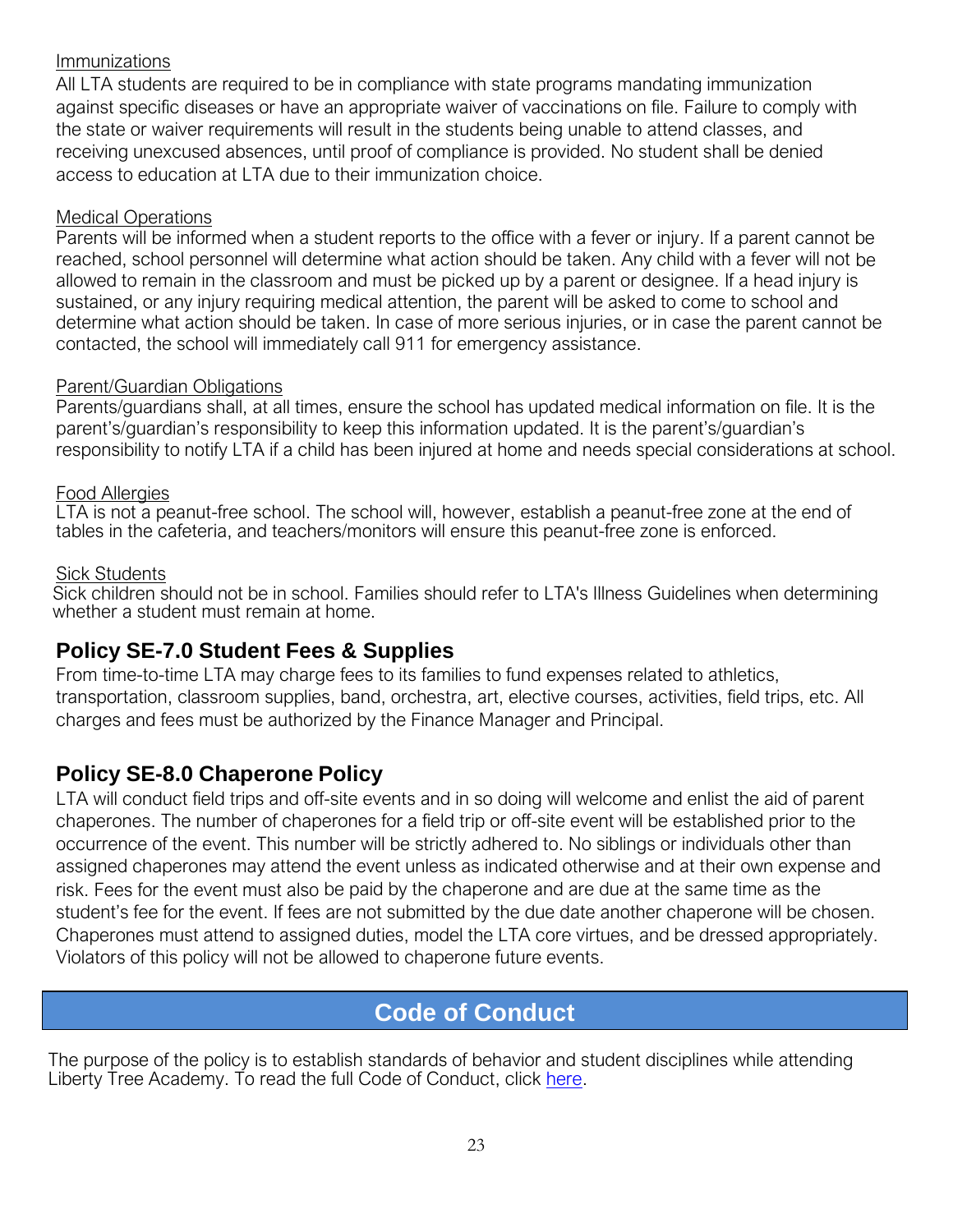# **Parents & Community**

#### **Policy PC-1.0 Parent Involvement and Volunteering Policy**

LTA rests on a partnership with school families. Volunteering is a crucial element in that partnership. LTA relies on volunteers during carline, at lunch and recess, in the classroom, and in other events sponsored by the school. The classical model of education prioritizes the role of the teacher in the classroom, direct instruction, and Socratic conversation. For these reasons, the school's volunteering needs are primarily in assisting teachers in their administrative and supervisory tasks. The school also seeks qualified and interested parents to help sponsor clubs, chaperone activities, and assist the school in developing a culture of respect and responsibility.

Volunteers are an integral part of LTA. They are not only welcome, but also crucial if we are to have high quality teaching each year. Volunteer activities are coordinated through individual teachers.

## **Policy PC-2.0 Requirements for Volunteers**

Administration will maintain accurate records to confirm that the following requirements are met:

- Background checks. Volunteers will submit to background checks in the same way employees are required to do so.
- Identification. All visitors and volunteers must enter through the main office. If they wish to go beyond the main office, a badge will be issued, identifying the visitor properly checked in through the office. It is the responsibility of all staff members to help police the halls to ensure that all visitors have properly checked into the office. Any individual who does not have an appropriate badge must be walked back to the office to ensure they are signed in properly.
- Training. The Principal may require volunteers to complete training before serving in the classroom.

## **Policy PC-3.0 General Rules for Volunteers**

Volunteers often inadvertently have access to sensitive information. Any information about students, grades, faculty, etc. is to remain confidential. Volunteers may observe situations of a sensitive nature. These are also to remain confidential. If a volunteer has a concern involving something that is witnessed, observed, or overheard, he or she should address the concern with a faculty member, Principal, or a member of the Board, in that order. If a volunteer disregards this policy, the privilege of volunteering may be revoked. Any grievance or concern a volunteer has with a classroom or a teacher will be handled by the procedures defined in the Parent Grievances section of this handbook. Under no circumstance is it ever acceptable for a volunteer to confront a teacher about an issue when students are present.

Volunteers set the tone of the school in the same way that teachers do. Therefore, volunteers are required to dress in the spirit of the uniform policy, which is to diminish distractions, develop a proud school culture, and elevate the tone of school. Volunteers who do not conform to these guidelines will be asked to change clothes. Similarly, volunteers should not use their cell phones in front of students for communication not related to the activities of the school.

## **Policy PC-4.0 Parent Communications with the Administration, Faculty, & Staff**

LTA values the conversation that takes place between parents and teachers about the education of children. Nonetheless, this conversation must follow certain guidelines in order to be fruitful and to allow teachers to devote themselves to their classes during the day. Parents may use any of the following ways to contact or communicate with the Dean of Students, Principal, Faculty, and Staff of LTA: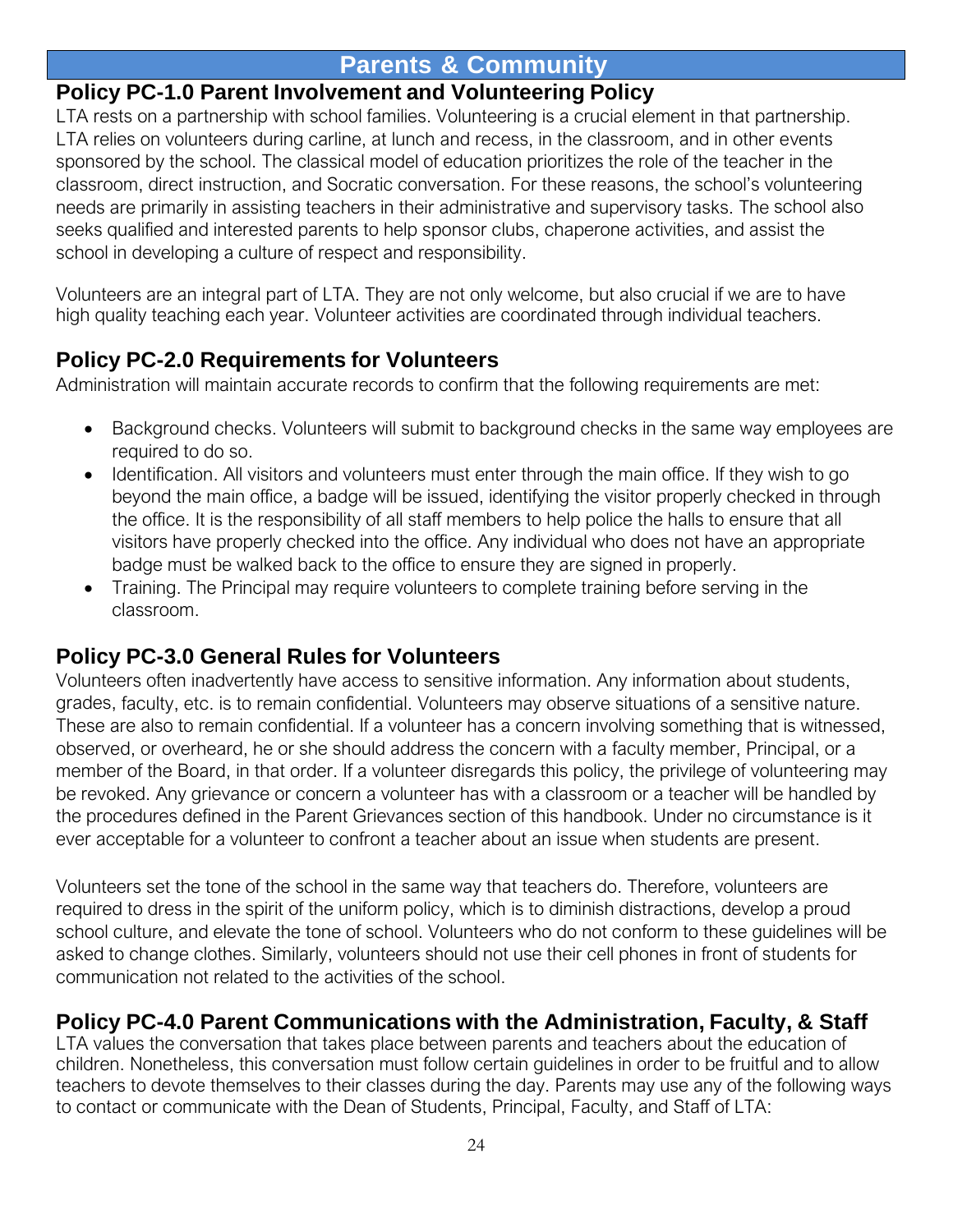- Scheduled face-to-face meeting
- Scheduled phone call
- Message (with the front office)
- Voicemail
- Email

With the exception of the LTA Public Relations Manager, LTA employees will not use social media to communicate with parents or students.

During the school day, and both immediately before and after school, teachers have their minds on teaching or impending meetings and extracurricular activities. Parents should schedule in advance a phone call or meeting with a teacher rather than trying to communicate through an impromptu "fiveminute" chat. Parents who are in the building for another reason should not use their access to faculty in to circumvent the normal means of contacting a teacher, unless that teacher clearly invites such a conversation. This policy applies to parents who are themselves teachers or other LTA employees.

LTA teachers and administrators will respond to parents as quickly possible. In general, parents should expect to hear from a teacher or from Administration within 48 hours of contacting the school, barring weekends and holidays. While a teacher's schedule may not permit an actual meeting within that time, the teacher will attempt to make contact in some way.

# **Policy PC-5.0 Expectation for Parents**

We believe parents own the fundamental responsibility for their children's education and that LTA's role is a supportive one. The school expects parents to:

- Model good character and insist their children cultivate good habits and virtues;
- Help their children develop effective study skills;
- Read to their children, especially those in the early grades;
- Oversee regular reading and writing and mathematics skill development;
- Stimulate discussion and exploration of ideas and events with students;
- Support the school goals through familiarity with this handbook and parts of the website devoted to the mission and philosophy of the school, homework review, getting children to school on time, and holding high expectations and aspirations that contribute positively to student success.

# **Operations**

#### **Policy O-1.0 Emergency Operations Plan**

The Administration shall maintain a stand-alone Emergency Operations Plan.

#### **Policy O-2.0 Security Checks**

The school may exercise its right to inspect all backpacks, packages, parcels, and closed containers entering and leaving the premises. School lockers are school property and may be subjected to searches at any time, with or without cause.

## **Policy O-3.0 Use of the Color Printer/Copier**

School resources, the resource room, and the equipment therein are to be used solely in support of school operations.

# **Policy O-4.0 Carpool/ Drop-off/ Pick-up**

LTA will make every reasonable effort to ensure student safety and efficient movement during drop-off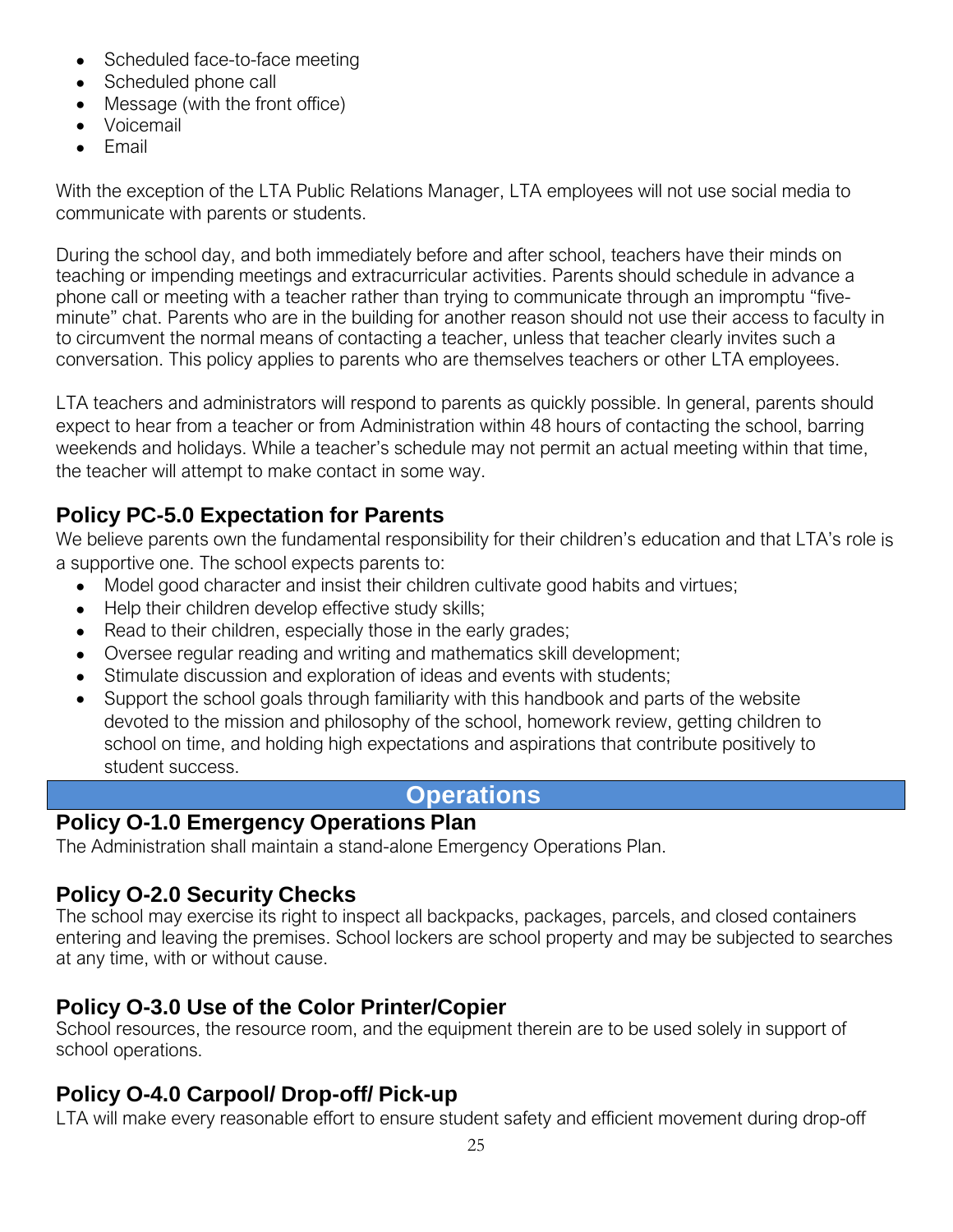and pick-up.

Students who self-release (without a parent to pick them up) will be released only after the peak traffic of the carline subsides, to help ensure their safety. Parents are expected to cooperate fully to ensure the process is safe and orderly. Students who do not self-release will only be released to parents, legal guardians, or adult designees.

Courtesy is one of our school's five core virtues. Adults driving through the carpool line are expected to serve as role models by always exhibiting courteous behavior. Please share these policies and procedures with anyone who will be picking up your student, as everyone in the car line is expected to know and follow the procedures.

If your child needs to leave school before the regular dismissal time, please check them out in the Front Office before 3:00 p.m.

To ensure an efficient car line, students must be picked during the following window:

- 3:30-3:45 p.m. K-10th grade pick-up
- After 3:45 p.m. Remaining students are taken to the Front Office

Please follow these procedures during drop-off and pick-up:

- Once a student is in your vehicle do not let them exit the vehicle. If your student needs to return to the school building, please park and escort your student back into the building.
- If your student is not in the loading zone, please stay in your vehicle. Your student will be escorted to your vehicle.
- Never exit your vehicle while the engine running.
- Under no circumstances should a child be left in a vehicle unattended.
- Please refrain from using electronic devices while moving in the carpool line.
- Third-party pick-ups are not permitted (this includes taxis and ride-sharing companies like Uber and Lyft).
- If you are walking to pick up your student, please come to the Front Desk to have your student called to the pick-up area.

Please help us be courteous to neighbors by adhering to the following good neighbor policies:

- Do not block driveways or entrance ways.
- Do not use neighborhood streets and/or driveways to turn around.
- Do not attempt U-turns in the roadway.

## **Policy O-5.0 Parking- Designated Spaces**

LTA will communicate designated parking spaces. Drivers must adhere to the parking plan.

High School drivers must sign Parking Etiquette Contract and pay fee for assigned parking space.

## **Policy O-6.0 Communicating with Parents with Joint Custody**

LTA will recognize and communicate with parents with joint custody upon review of a court order identifying them to do so. In the case of password-protected school forms, LTA encourages one of the parents to complete the forms so the school does not receive conflicting information.

# **Policy O-7.0 Mass Communication Policy**

The Principal must approve all letters and bulletins, including e-mail (excluding class assignments or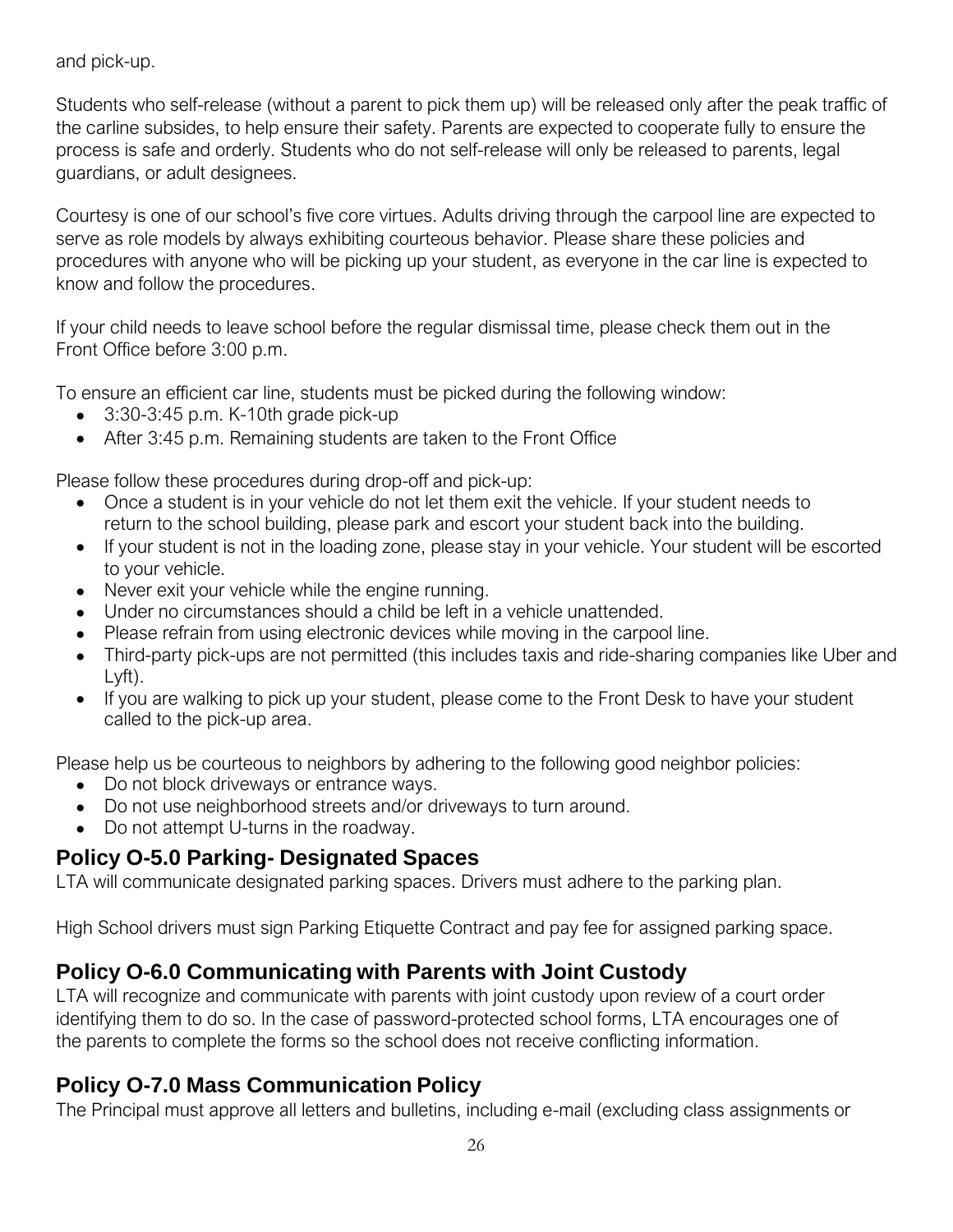bulletins by teachers to their classes) from teachers, parents, or other parties to the entire school community.

## **Policy O-8.0 Utilization of Facility**

The Principal will be the approving authority for all outside uses of the school fields, building, and facilities. All users will be required to carry insurance and appoint a representative acceptable to Administration who can execute the school's emergency and security procedures.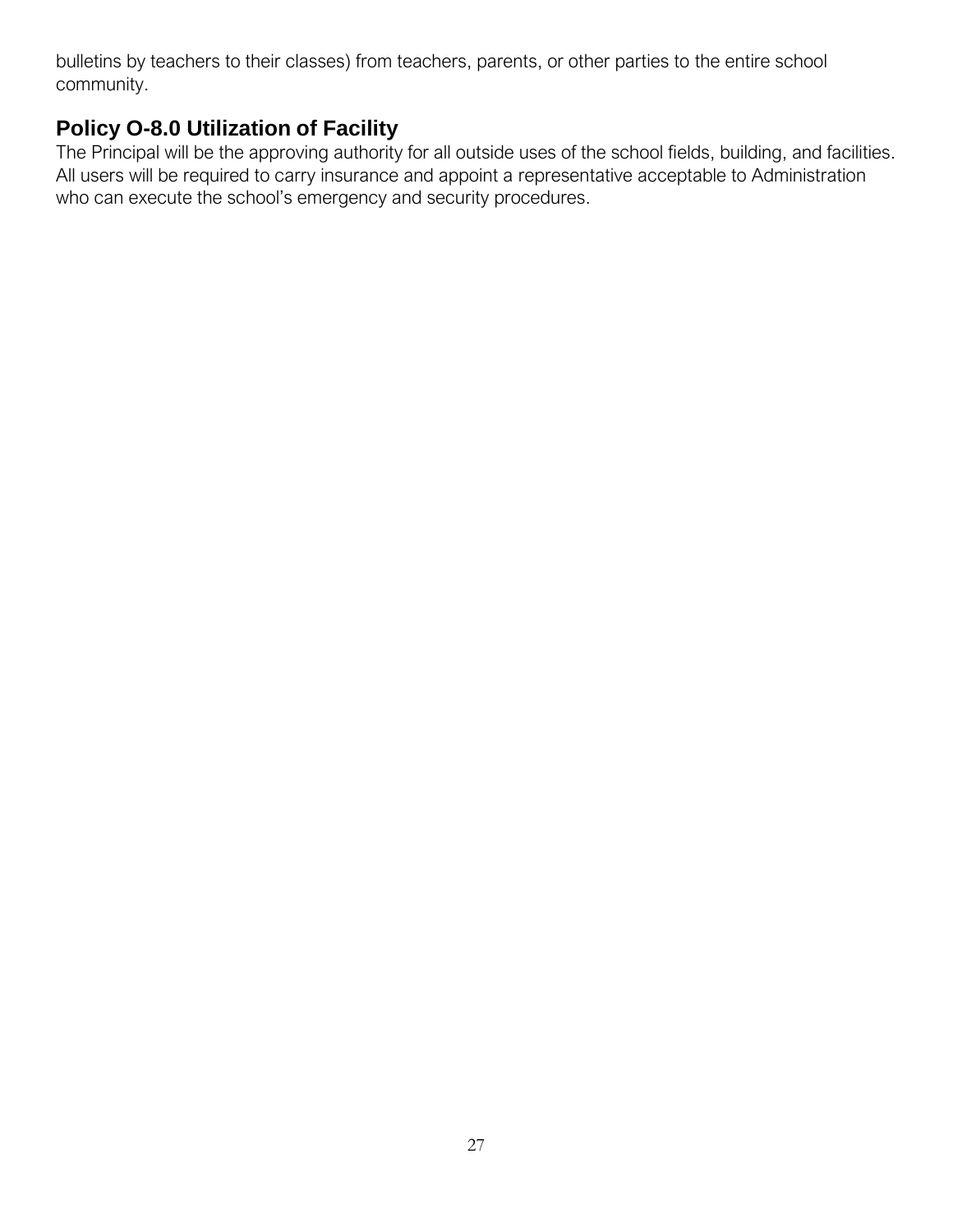# **Appendix 1: The Honor Code**

## Liberty Tree Academy Honor Code

Liberty Tree Academy students strive to be virtuous in conduct, seek to grow in scholarship and learning, and pursue a commitment toward civic responsibility. Liberty Tree Academy students will not lie, cheat, or steal, and will discourage others from such actions.

Understanding the Code

LTA was founded to develop students in both mind and character. The school's virtues are the guiding principles used to cultivate and nurture character: courage, courtesy, truthfulness, prudence, and perseverance. Students are expected to conduct themselves honorably in word and deed, to strive to live by the virtues, and to encourage others to do so as well.

Courage is the state of mind that enables one to face danger or fear with confidence. Aristotle tells us that a courageous person will fear things but will endure them for the sake of the noble. In the face of danger or challenge, courage is a firm conviction—with appropriate levels of fear and confidence—that compels one to accomplish and pursue that which is noble and worthy.

#### Be Brave!

Courtesy is both demonstrating good manners and displaying a willingness or generosity to show kindness and respect toward others. Courtesy contributes to a culture of civility on campus. George Washington famously kept a copy of 110 "Rules of Civility in Conversations Amongst Men." Many of the rules served as practical guidelines for courteous living. Washington emphasized that our actions ought to portray a sign of respect for others around us, regardless of their standing, rank, or position.

Be Kind and Respectful!

Truthfulness is containing or expressing the truth and nothing but the whole truth. Aristotle wrote that an ethical person should not only be honest but should be a lover of truth. Such a person would be truthful in situations in which being honest would make no immediate difference. In other words, as C.S. Lewis once said, "Integrity is doing the right thing, even if nobody is watching."

Always Tell the Truth!

Prudence is the ability to choose well in changing circumstances and in the absence of a rule. The exercise of prudence both depends on the development of the previously discussed virtues and guides their exercise. Students display prudence when they choose what is right without being told, and when they can reason well about how rules for the playground or the classroom are best applied in a given situation.

Make Wise Choices!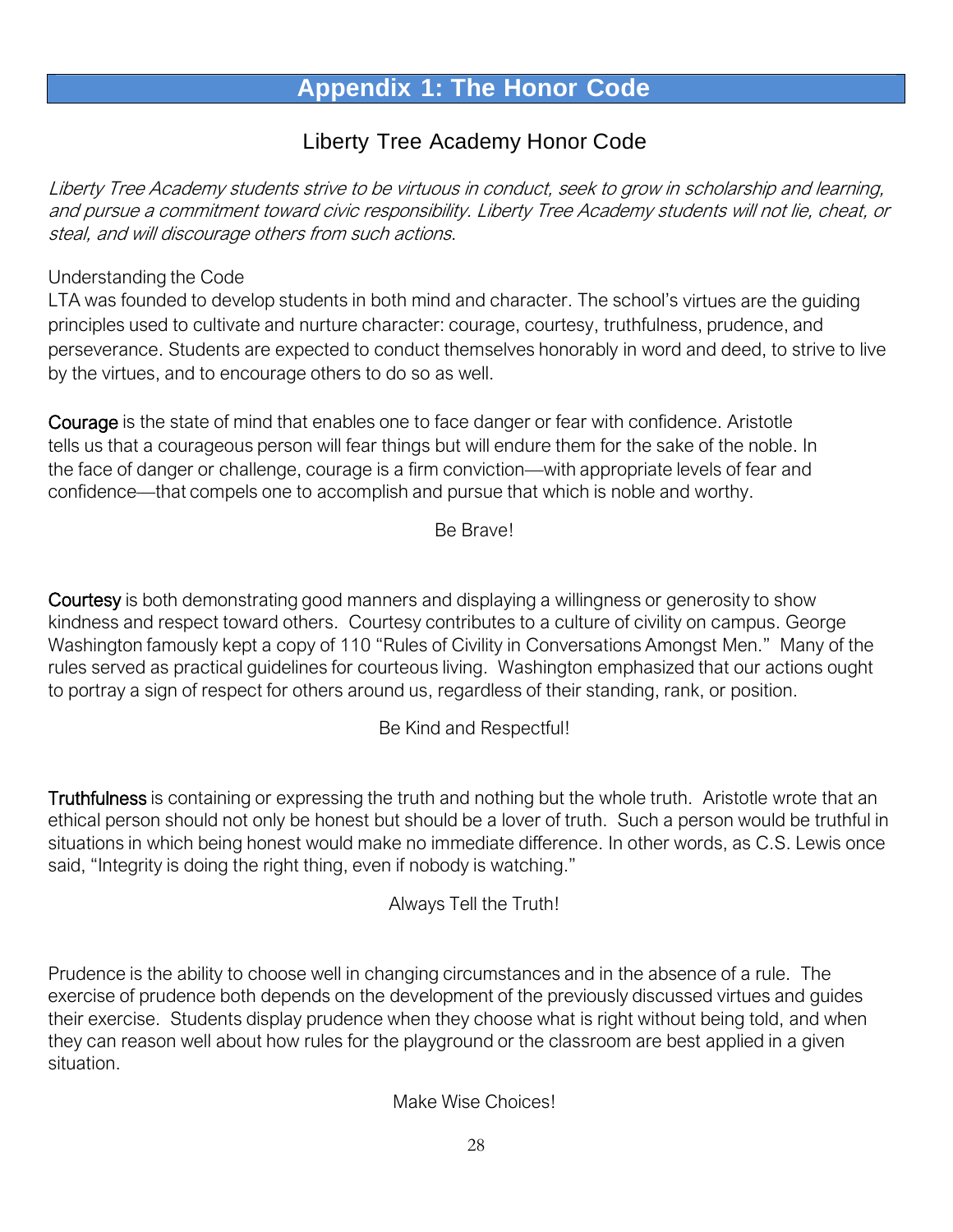Perseverance means to steadfastly pursue a course of action or a purpose, often in the face of obstacles or discouragement. As the well-known poem reminds us, if at first you don't succeed, try, try again…if you will persevere, you will conquer, never fear...try, try again! In 1771, Samuel Adams exhorted his fellow patriots: "Instead of sitting down satisfied with the efforts we have already made…the necessity of the times, more than ever, calls for our utmost circumspection, deliberation, fortitude, and perseverance.

Never Give Up!

LTA students are expected to act honorably. This means they will not lie, cheat, or steal—and will discourage others from doing so. Honesty is the foundation of one's character. To lie, cheat, or steal is to seriously breach one's integrity. While it is only human to make mistakes or to show lapses in judgment, students are expected to own up to their actions. Lying, cheating, or stealing to cover things up is far worse than making the original mistake, and undermines trust in both peer-to-peer and studentto-teacher relationships. In academics and scholarship, students must always do their own work, represent themselves truthfully, and only claim what is their own.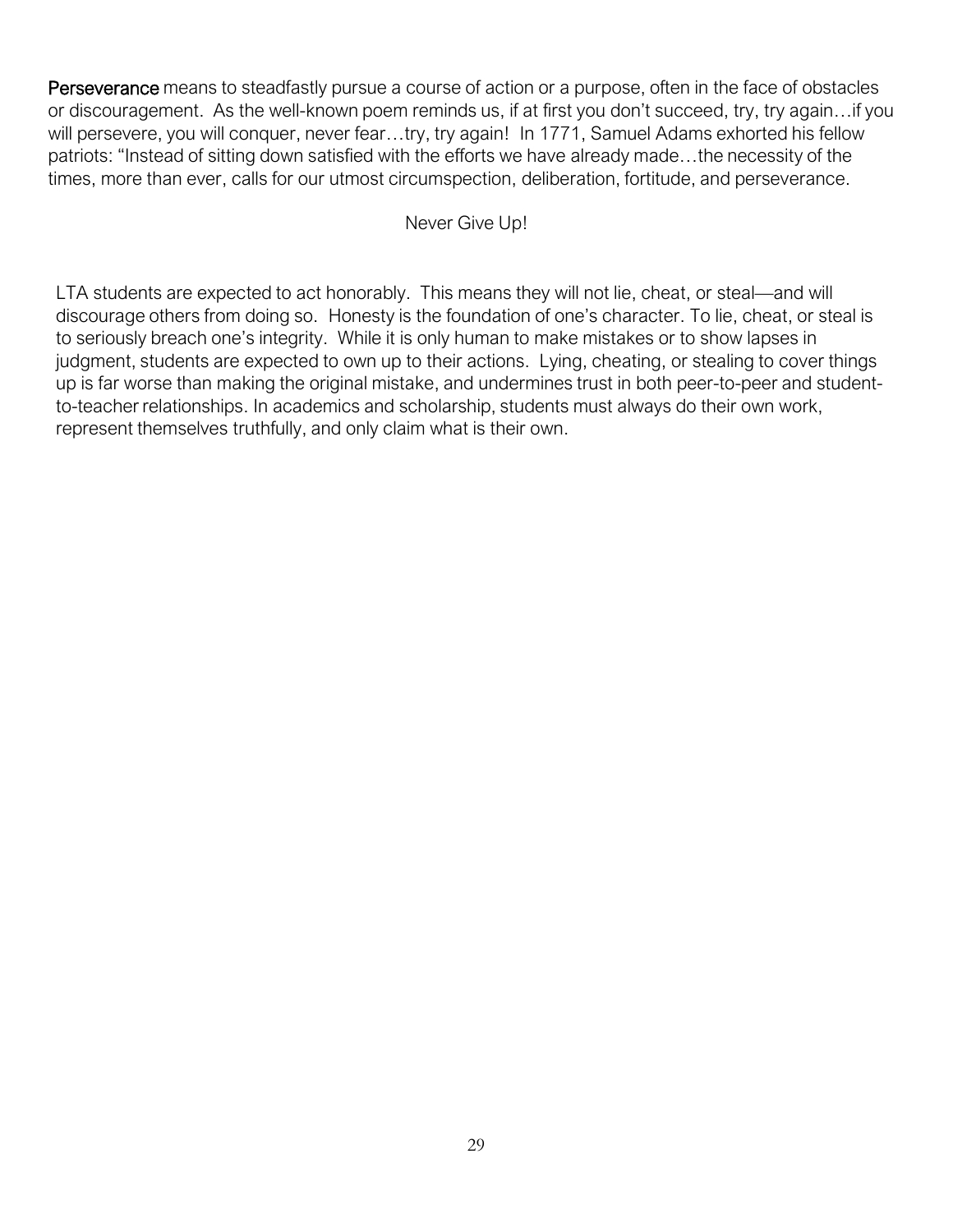#### **Liberty Tree Academy Parent Agreement 2022-23**

I have carefully discussed the Liberty Tree Academy Honor Code with my child/children, and he/she/they understand(s) what it means. I pledge to encourage my child/children to be virtuous in conduct, to help him/her/them grow in scholarship and learning, and to foster in him/her/them a commitment to civic responsibility. I will hold my child/children to the highest standards of integrity and will discourage him/her/them from lying, cheating, or stealing.

Parent/Guardian (Please Print Name) Date

Parent/Guardian Signature